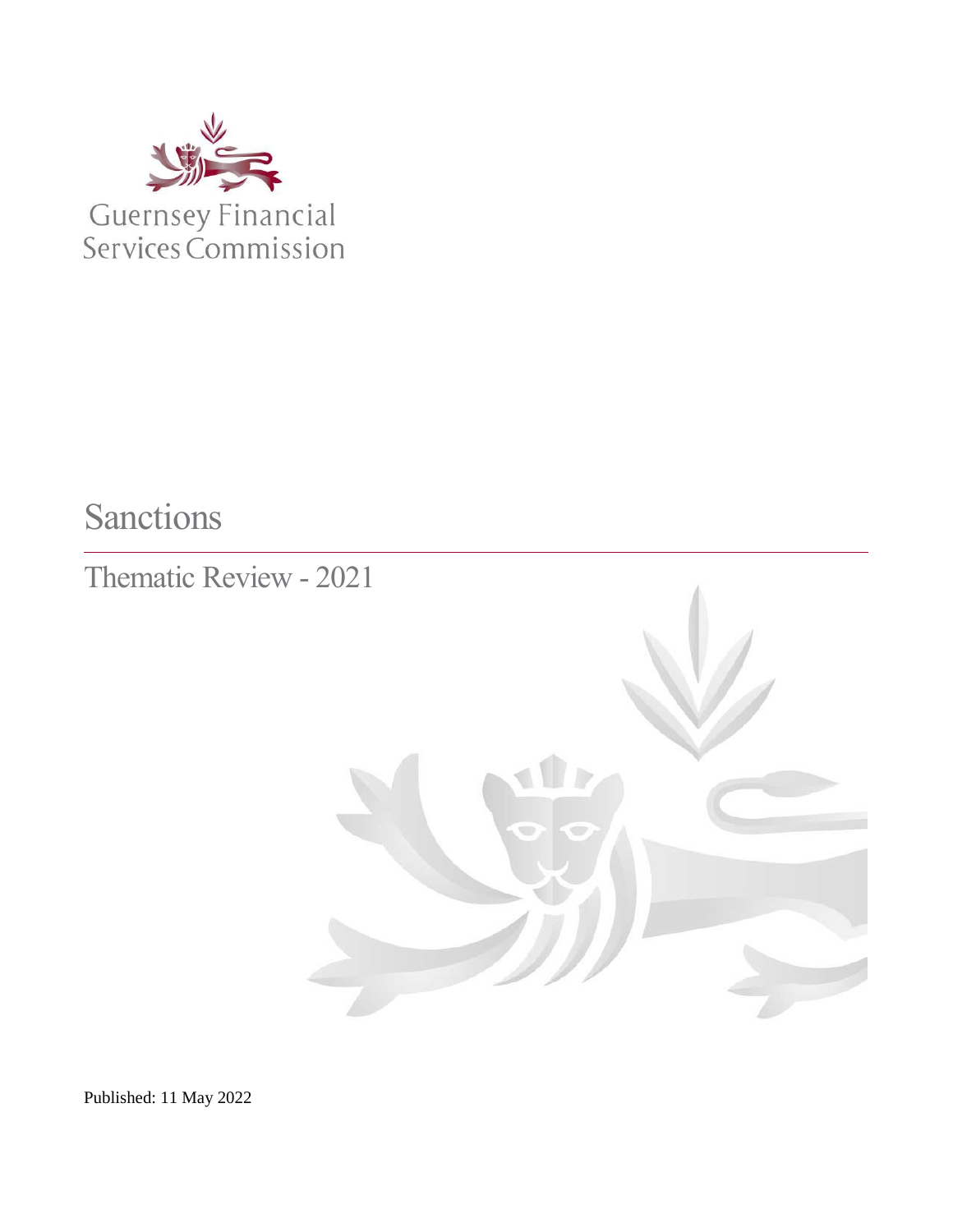## <span id="page-1-0"></span>**Executive Summary**

During 2021 the Commission undertook a thematic review to assess the effectiveness of banks', fiduciaries' and fund administrators' monitoring of, and compliance with, targeted financial sanctions. The field work undertaken clearly predates the Russo-Ukrainian War and thus has not assessed the hard work firms have put in to robustly implement sanctions on Russia since the middle of February.

A sanction is a measure imposed by a government to apply restrictive measures against a country, regime, individual, entity, industry or type of activity believed to be violating international law. Sanctions are imposed as a result of United Nations Security Council Resolutions aimed at preventing the proliferation of weapons of mass destruction (nuclear, biological and chemical) and disrupting terrorist operations. Sanctions are also used to satisfy United Kingdom foreign and national security goals, such as the unprecedented number of sanctions imposed on Russian individuals and organisations, following the invasion of Ukraine. The Bailiwick's sanctions regime mirrors that of the United Kingdom and it is imperative that sanction targets' funds, assets or other economic resources are immediately frozen and reported to the States of Guernsey's Policy and Resources Committee.

86% of all Bailiwick firms subject to AML/CFT supervision<sup>1</sup> place reliance on automated sanctions screening systems to identify sanction targets. However, firms should be alive to the risk of placing over reliance on these systems and accept that the process is often complex, with many different systems, databases and staff interacting with one another in order to generate alerts of potential sanctions matches.

The effectiveness testing was extensive and those subject to our testing were responsible for over 260,000 business relationships with the banks tested responsible for 99.8% of inward transactions and 99.6% of outward transactions in/out of the Bailiwick during 2021<sup>2</sup>. The results showed that the sanctions screening systems of those tested were effective, with only a small minority of firms in need of material improvements to demonstrate that their systems are effective. These firms are now subject to risk mitigation programmes set by the Commission.

We noted many examples of good practice and it was encouraging to note the strong performance by banks in the effectiveness testing, particularly the main clearers. This is mainly as a result of outsourcing to Group centres of excellence and the significant attention given to sanctions by the large banking groups operating in the Bailiwick. However, the Commission is aware of previous failures with automated systems and therefore local firms need to

<sup>1</sup> *According to data collected through the Commission's annual Financial Crime Risk Return*

<sup>2</sup> *According to data collected through the Commission's quarterly Financial Flows Return*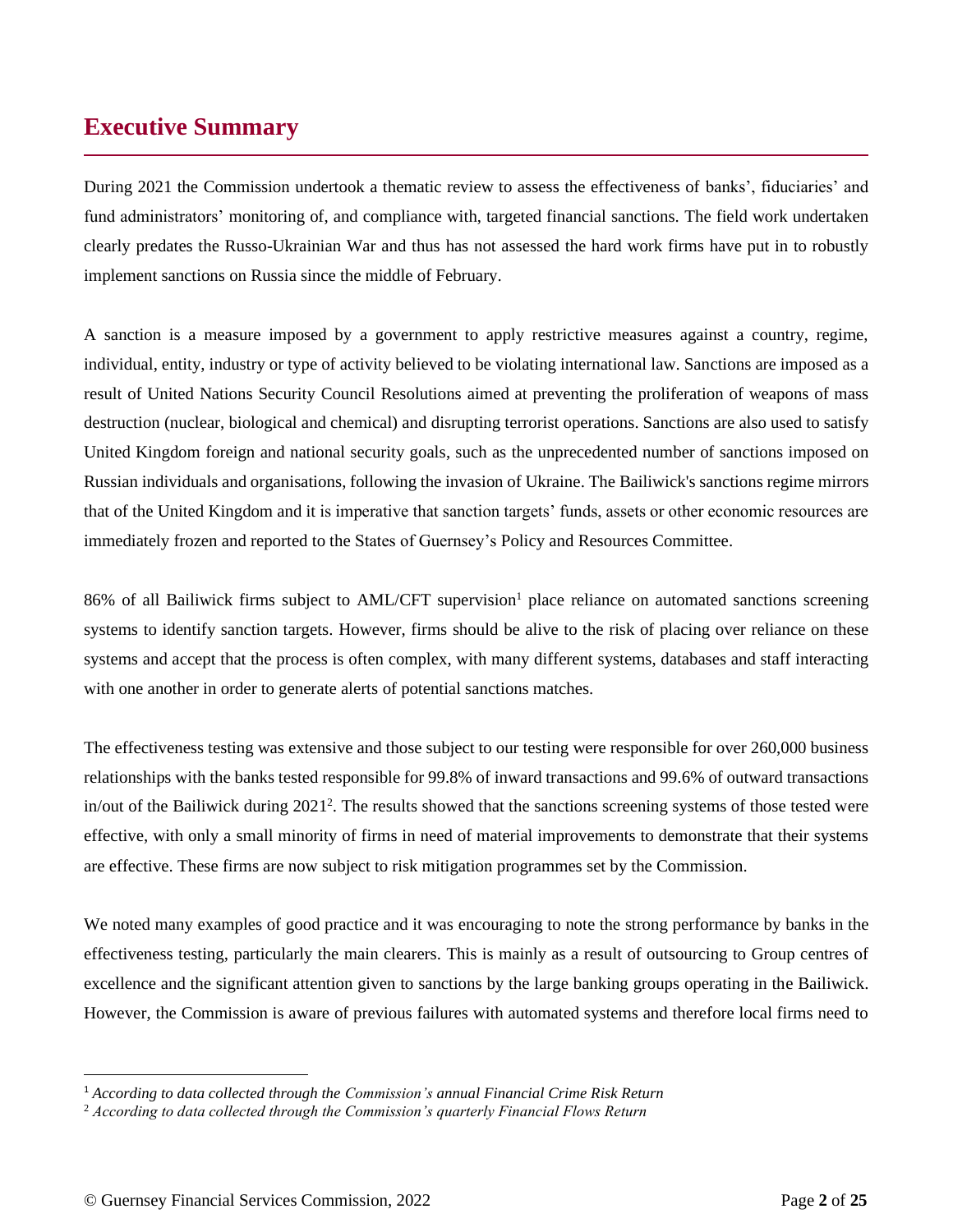ensure they consider and document their sanctions risks, the screening process, and the testing of the effectiveness of the sanctions screening systems employed.

Moreover, only 56% of the fiduciary and investment firms surveyed screen underlying assets and of those firms which are screening underlying assets, some are only doing so on vessels despite these not being the only asset types of relevance. Therefore, 44% of these firms may be at risk of breaching sanctions, although we have been impressed with the efforts firms have put into Russian sanctions implementation since the Russo-Ukrainian War broke out.

Effective sanctions screening is only one part of a firm managing its TF and PF risks, firms also need to understand what TF and PF threats their business is exposed to, and instil adequate controls in respect of: (i) the identification and verification of customers, and their ultimate beneficial owner(s), (ii) understand where their customers' source of funds and wealth originate from and (iii) perform ongoing monitoring of transactions and activity, to mitigate these risks fully.

We wish to thank the 175 firms which participated in the thematic review through completing the thematic questionnaire, and additionally those firms which participated in the effectiveness testing and onsite inspections.

Whilst this thematic review did not capture all sectors, all firms are obligated to manage sanctions risk and we hope that this report will also be of interest to firms in every sector as they are under the same obligations in respect of sanctions screening. Furthermore, given that sanctions compliance transcends our Handbook requirements, sanctions risk is also pertinent to those writing general insurance, for example the marine general insurance sector through its risk of breaching PF related sanctions<sup>3</sup> or the kidnap and ransom insurance sector through its risk of breaching TF related sanctions<sup>4</sup>, and as such this thematic review will also be relevant.

The Commission will consider how firms have incorporated the findings from this report as part of its ongoing supervision in addition to the exceptional work it has been undertaking with firms to ensure the thorough implementation of the sanctions on Russia.

Nick Herquin

**Deputy Director**

11 May 2022

<sup>3</sup> *[UK National Risk Assessment of Proliferation Financing -](https://assets.publishing.service.gov.uk/government/uploads/system/uploads/attachment_data/file/1020695/National_risk_assessment_of_proliferation_financing.pdf) September 2021*

<sup>4</sup> *[Bailiwick of Guernsey 2019 National Risk Assessment Report on ML and TF -](https://www.gov.gg/CHttpHandler.ashx?id=123308&p=0) Jan 2020*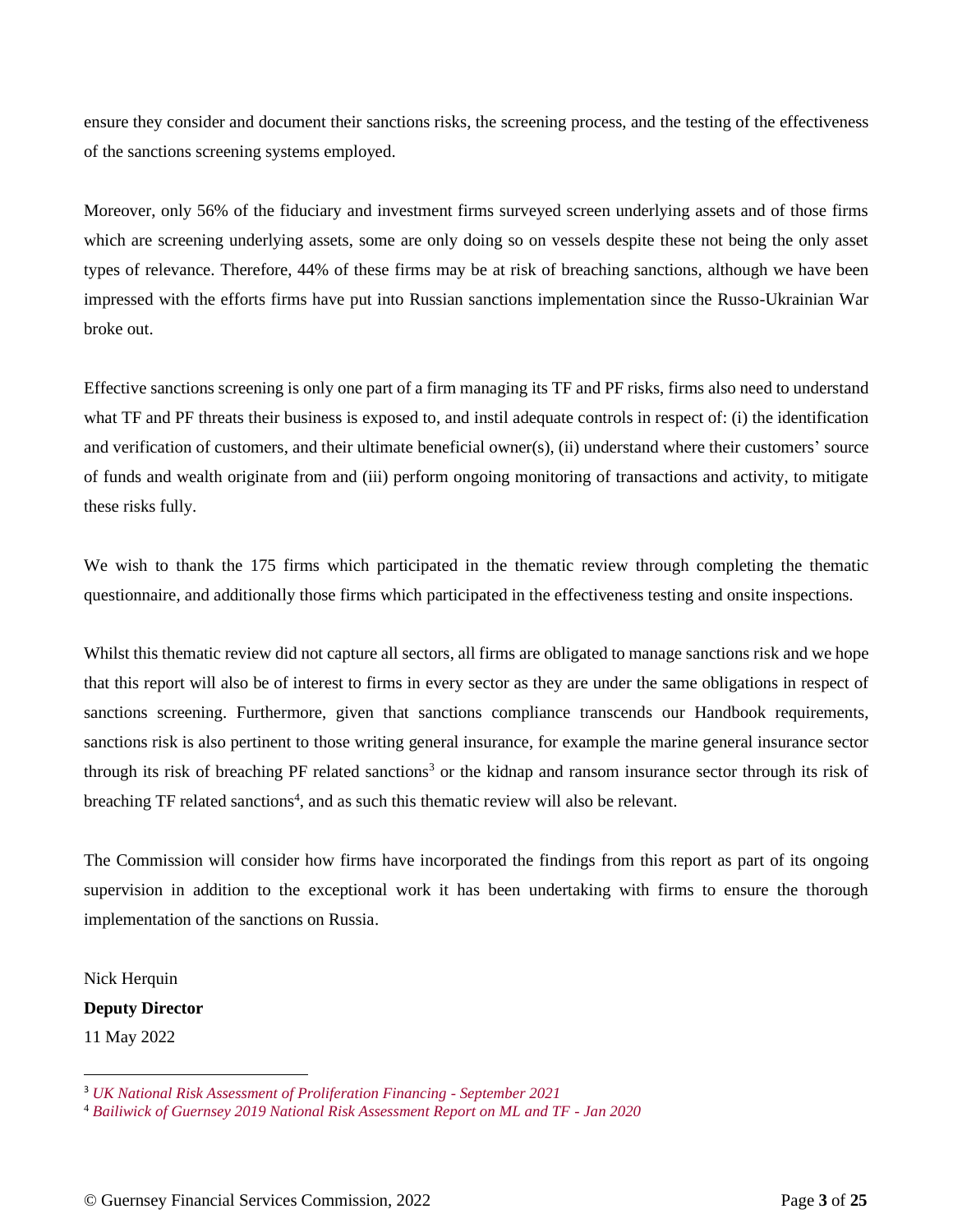# <span id="page-3-0"></span>**Summary of areas for improvement**

| Screening of<br>underlying<br>assets<br>(page 13)            | <b>Issue:</b> we found that only 56% of the fiduciary / investment firms surveyed are screening<br>underlying assets.                                                                                                                                         |  |  |
|--------------------------------------------------------------|---------------------------------------------------------------------------------------------------------------------------------------------------------------------------------------------------------------------------------------------------------------|--|--|
|                                                              | Action: consider whether those underlying assets (including subsidiaries) could be subject to<br>sanctions and document what mitigation is appropriate.                                                                                                       |  |  |
| Efficiency $\&$<br><b>Effectiveness</b><br>(page 17)         | Issue: we found some firms focussed more on the efficiency than the effectiveness of their<br>automated screening systems.                                                                                                                                    |  |  |
|                                                              | Action: be aware of the risk of over tuning the system to make it more efficient to reduce<br>resource drain, but in turn missing sanctions targets.                                                                                                          |  |  |
| Understanding<br>& mitigating<br>sanctions risk<br>(page 18) | Issue: we found that only a few firms were able to provide details of how their customers and<br>products and services were exposed to sanctions.                                                                                                             |  |  |
|                                                              | Action: assess the sanctions risk of your customers, products and services and determine the<br>appropriate mitigation.                                                                                                                                       |  |  |
| Screening<br>policies &<br>procedures<br>(page 19)           | Issue: we found some firms' screening policies and procedures were lacking in basic details<br>such as why a screening method is used and who was responsible.                                                                                                |  |  |
|                                                              | Action: document the fundamentals of the process (including the thresholds/settings to be<br>used).                                                                                                                                                           |  |  |
| Understanding<br>systems<br>(page 20)                        | Issue: we found some firms had a limited understanding of how the customer data and<br>sanctions screening systems interacted.                                                                                                                                |  |  |
|                                                              | Action: ensure that the sanctions screening systems (including the flow of data between the<br>customer and screening systems) are understood and correctly configured.                                                                                       |  |  |
| Outsourced<br>functions<br>(page 21)                         | Issue: we found some instances of heavy reliance on Group or external vendors and varying<br>degrees of understanding locally of who was responsible for the screening systems within a<br>Group.                                                             |  |  |
|                                                              | <b>Action:</b> obtain sufficient evidence to be assured that outsourced systems are working<br>effectively. Maintain documentation which clearly sets out who is responsible for the sceening<br>systems within a Group and maintain access to that function. |  |  |
| Compliance<br>Monitoring<br>(page 22)                        | Issue: we found that some of the compliance testing was not sufficiently robust.                                                                                                                                                                              |  |  |
|                                                              | Action: ensure that tests are checking that the system is appropriately generating alerts and that<br>the correct customer data is being screened.                                                                                                            |  |  |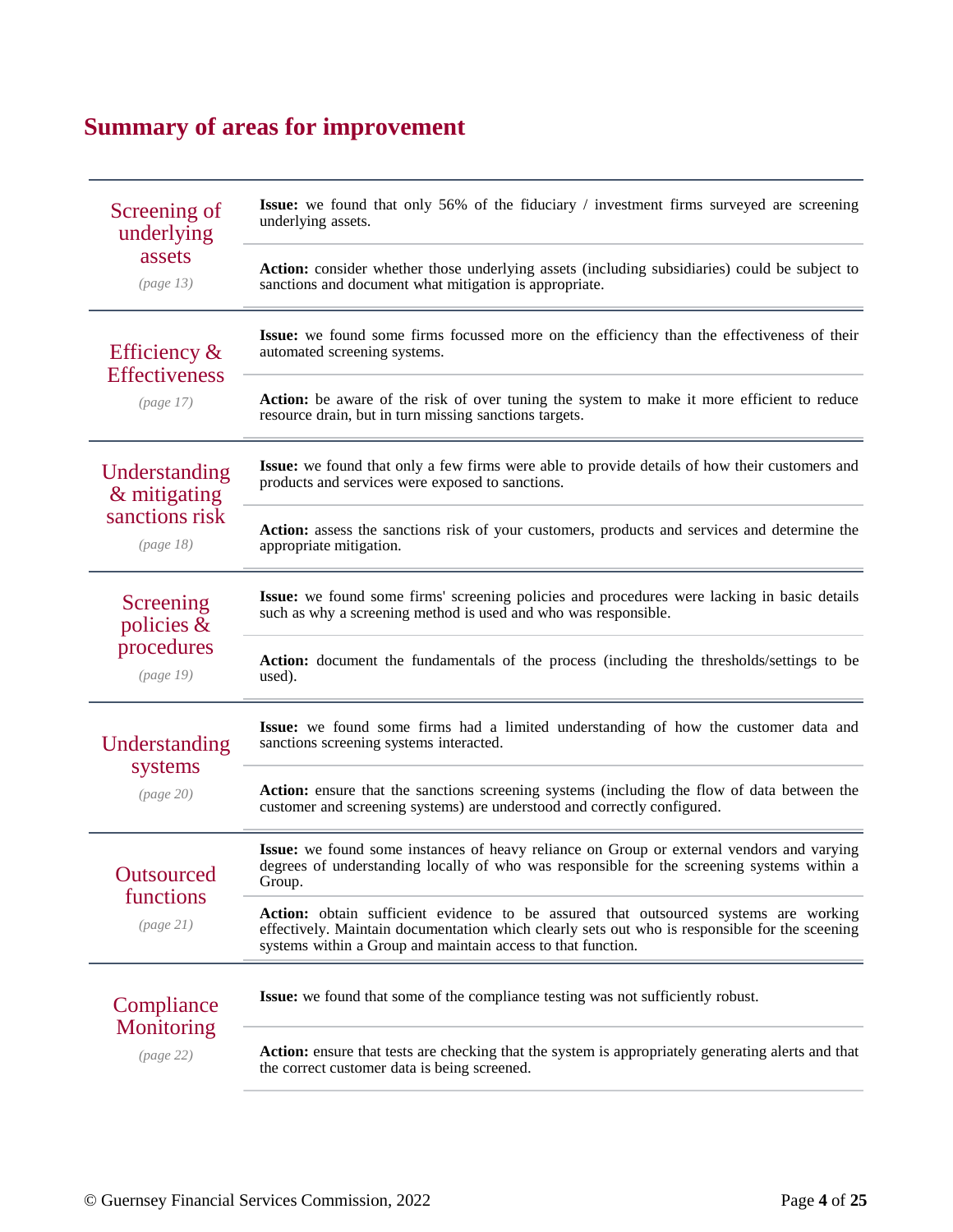### <span id="page-4-0"></span>**Glossary of Terms**

- AML/CFT Anti-Money Laundering and Countering the Financing of Terrorism
- Bailiwick Bailiwick of Guernsey
- BIC Bank Identification Code
- Board Board of directors (or the senior management where it is not a body corporate)
- CDD Customer Due Diligence
- CMP Compliance Monitoring Programme
- Commission Guernsey Financial Services Commission
- EU European Union
- FATF Financial Action Task Force
- FCRR Commission's annual Financial Crime Risk Return
- Firm A financial services or prescribed business subject to the requirements of Schedule 3 and the Handbook
- Handbook The Handbook on Countering Financial Crime and Terrorist Financing
- ML Money Laundering
- NRA National Risk Assessment of ML and TF
- OFAC US Office of Foreign Asset Control
- OFSI UK Office of Financial Sanctions Implementation
- P & R Committee The States of Guernsey's Policy and Resources Committee
- PEP Politically Exposed Person
- PF Proliferation Financing
- SWIFT Society for Worldwide Interbank Financial Telecommunications
- Schedule 3 Schedule 3 to the Criminal Justice (Proceeds of Crime) (Bailiwick of Guernsey) Law, 1999
- TF Financing of Terrorism
- UK United Kingdom
- UN United Nations
- UNSCR United Nations Security Council Resolution(s)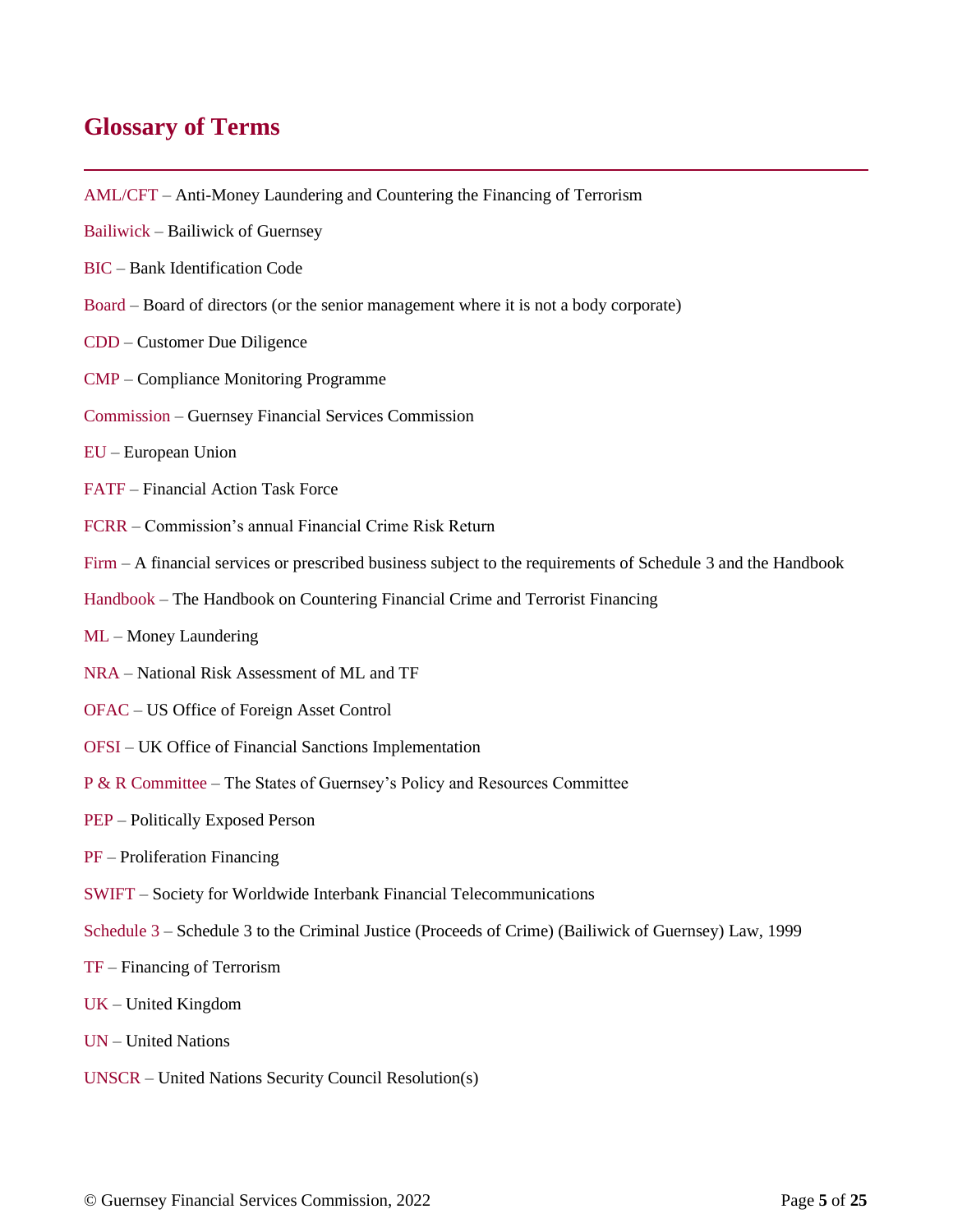## **Contents**

| 1.1        |  |  |  |  |
|------------|--|--|--|--|
| 1.2        |  |  |  |  |
| 1.3        |  |  |  |  |
| 1.4        |  |  |  |  |
|            |  |  |  |  |
| 2.1        |  |  |  |  |
| 2.2        |  |  |  |  |
|            |  |  |  |  |
| 3.1        |  |  |  |  |
| 3.2        |  |  |  |  |
| 3.3        |  |  |  |  |
| 3.4        |  |  |  |  |
| Section 4: |  |  |  |  |
| 4.1        |  |  |  |  |
| 4.2        |  |  |  |  |
| 4.3        |  |  |  |  |
| 4.4        |  |  |  |  |
| 4.5        |  |  |  |  |
|            |  |  |  |  |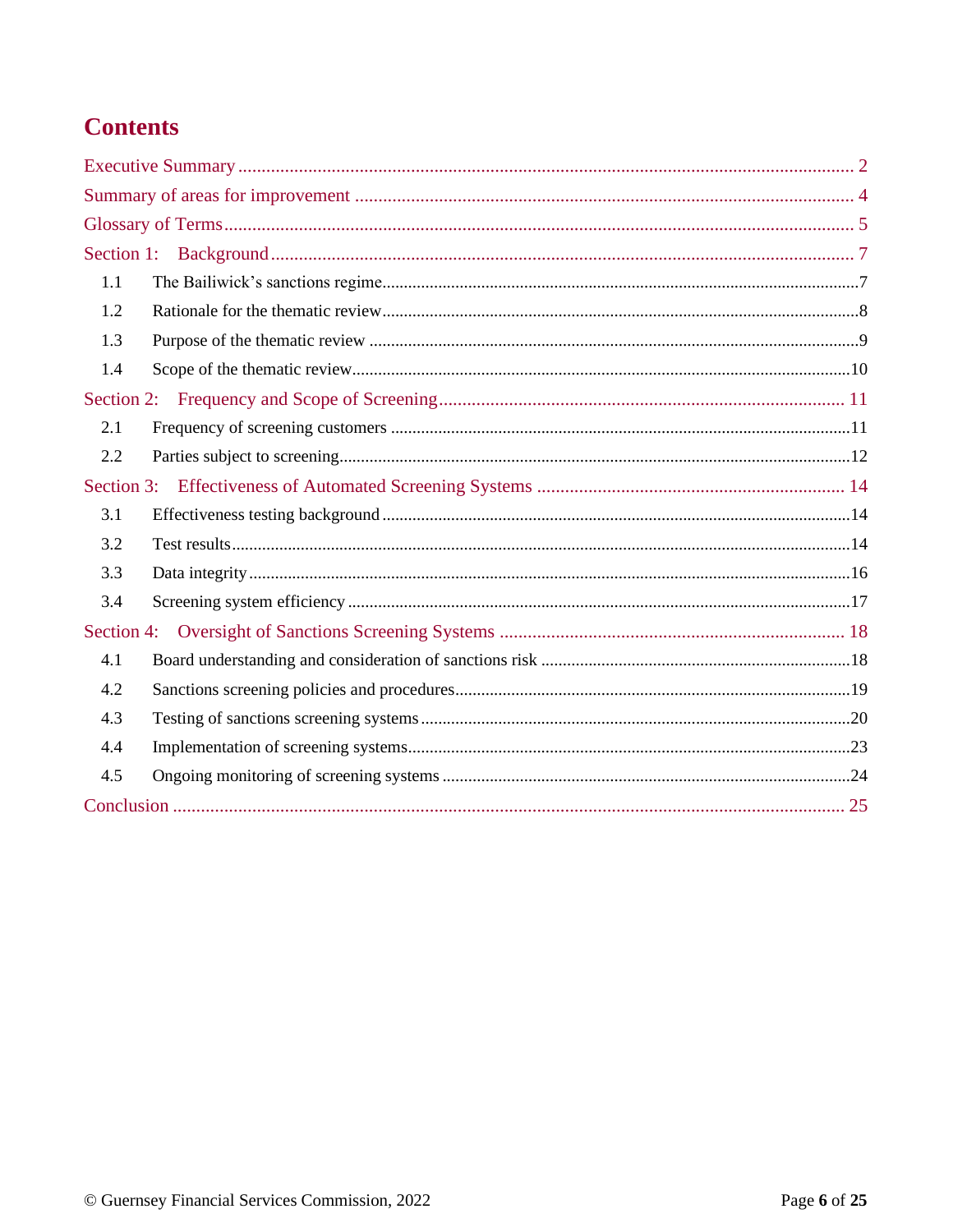## <span id="page-6-0"></span>**Section 1: Background**

#### <span id="page-6-1"></span>1.1 The Bailiwick's sanctions regime

A sanction is a measure imposed by a government to apply restrictive measures against a country, regime, individual, entity, industry or type of activity believed to be violating international law and could include:

- (a) the freezing of funds;
- (b) the withdrawal of financial services;
- (c) a ban or restriction on trade or travel; or
- (d) suspension from international organisations.

The ultimate objective of a sanction varies according to the situation. Sanctions may also be aimed at preventing the proliferation of weapons of mass destruction, disrupting terrorist operations, or trying to change the policies and actions of the target in accordance with UNSCRs. Sanctions are also used to satisfy foreign and national security goals.

The Bailiwick has enacted numerous pieces of legislation which implement sanctions measures. This is the responsibility of the P & R Committee and this legislation transcends the rules and guidance in the Handbook. The P & R Committee administers the Bailiwick's sanctions regime however the Commission has responsibility for the supervision of firms' controls in this respect. Chapter 12 of the Handbook contains rules requiring firms to have in place:

- *Appropriate and effective policies, procedures and controls to identify, in a timely manner, whether a prospective or existing customer, or any beneficial owner, key principal or other connected party, is the subject of a sanction issued by the UN, UK or the States of Guernsey's Policy and Resources Committee*;
- *A system and/or control to detect and block transactions connected with those natural persons, legal persons and legal arrangements designated by the Bailiwick's sanctions regime*; and
- *Compliance monitoring arrangements which include an assessment of the effectiveness of the firm's sanctions controls and their compliance with the Bailiwick's sanctions regime*.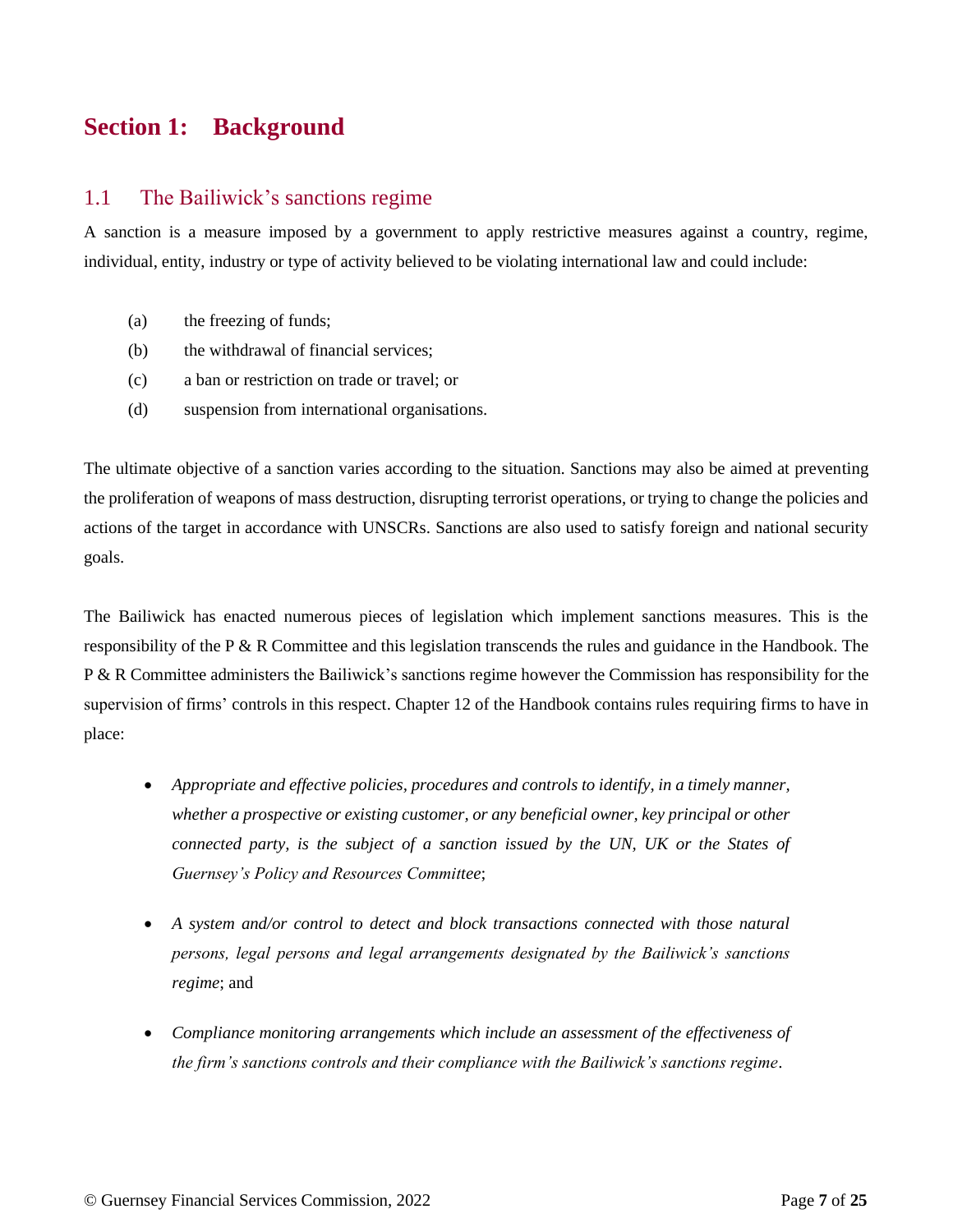#### <span id="page-7-0"></span>1.2 Rationale for the thematic review

We undertook this thematic review because there have been occasions when screening processes have failed and because sanctions compliance has become more complex and failure costly. In recent years a range of issues have been reported to the Commission by firms regarding failures in their sanctions screening processes, including:

- certain types of customers not being subject to screening;
- outdated data being used in the screening process;
- incoming SWIFT payments not being screened due to being in an incorrect format; and
- insufficient systems access granted to the external screening tool provider.

The Commission imposed risk mitigation programmes on these firms requiring them at a minimum to resolve the problem and, where relevant, to re-screen customers, beneficial owners and/or third parties. The Commission observed that in a number of these cases there was a disconnect between the firm's Board, compliance and IT functions in respect of the expectations each had of the other regarding the effective operation of the sanctions screening systems and related processes. All firms should be alive to the risk of placing over reliance on these systems, as the actual mechanics are often complex, using more than one system and database. It is crucial that staff from the different functions interact with one another in order to minimise the risk of screening failures.

The 2021 FCRR data collected by the Commission indicated that 86% of Bailiwick firms supervised for AML/CFT are now using automated systems to screen their customers, up from 82% in 2020. The process for screening within an automated system can be technical in nature, and bring about various operational and governance challenges, however their use provides a number of advantages, not least efficiency and cost-effectiveness.



#### *Proportion of firms using automated screening systems*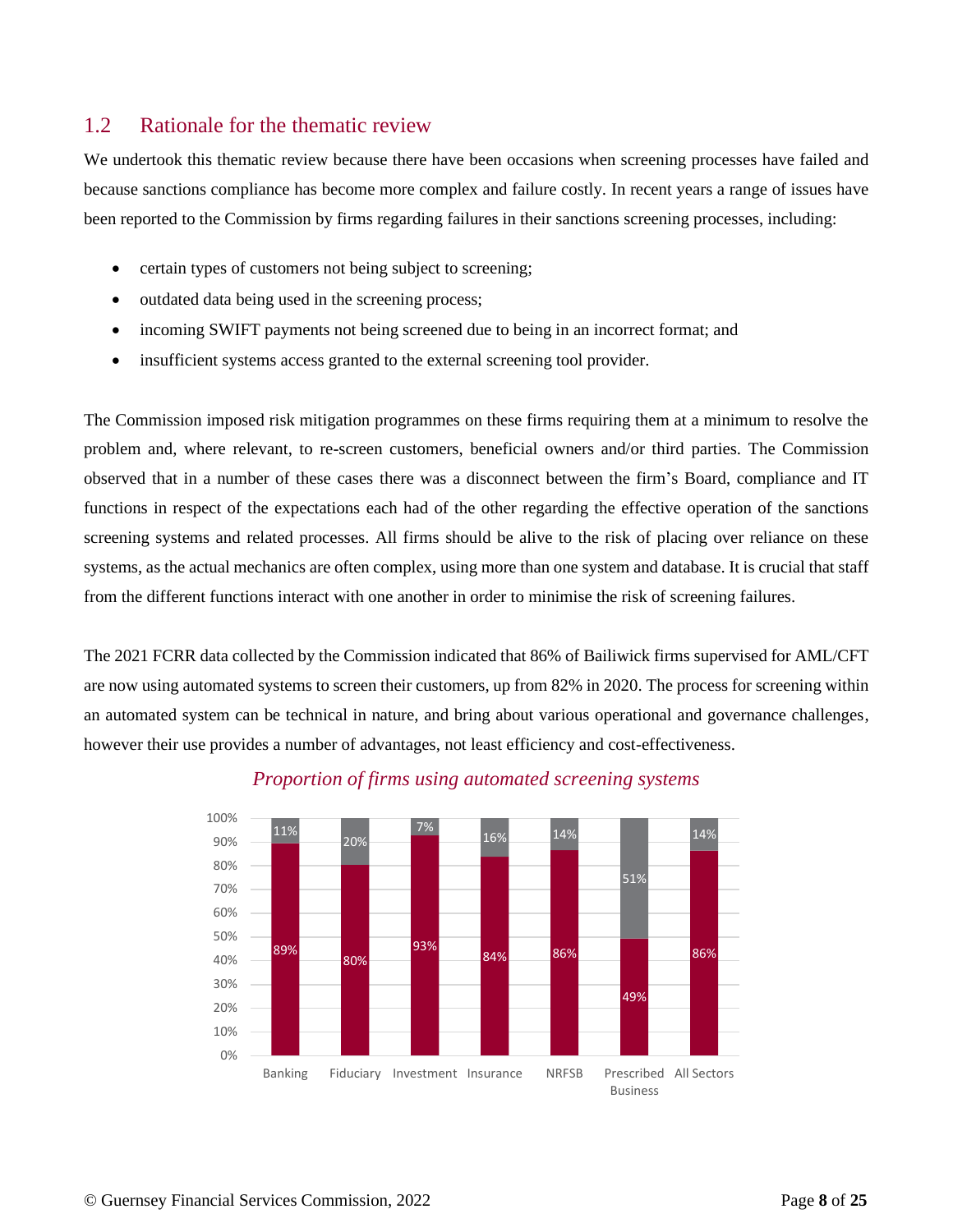The prescribed business sector includes a significant proportion of small firms and typically operates on a one-off basis for a customer (rather than maintaining ongoing business relationships) thus the lower prevalence of automated screening systems. The fiduciaries which are not utilising automated screening systems were typically those with smaller customer bases and/or advised that screening was undertaken upon trigger events such as when updates to relevant sanctions lists are issued. However, during crises (such as the Russo-Ukrainian war) there could be large volumes of new or amended designations being made by sanctions authorities within a short period of time. Firms which are not utilising automated screening systems may face a significant operational challenge in respect of screening a large volume of new designations in a timely manner and in turn risk breaching sanctions.

That is not to say that automated screening systems do not face similar challenges during such periods, as the designations being made may cause a large number of alerts to be generated by the automated systems which require manual intervention to investigate and resolve. Furthermore, firms relying on automated systems should be cognisant of the length of time it takes for external providers to update designations and for these to be incorporated into firms' systems. Consequently, firms may have to install interim measures to mitigate sanctions risks.

Sanctions compliance is becoming increasingly important and complex as countries impose and enforce more sanctions, such as those imposed recently on Russian individuals and organisations following the invasion of Ukraine. The UK, through OFSI, has also been taking a tougher approach as evidenced by its £20.47m fine in 2020<sup>5</sup> on Standard Chartered Bank in relation to breaches of sanctions against persons who threatened Ukraine's sovereignty. The US frequently imposes sanctions to satisfy US foreign and national security goals and, whilst OFAC sanctions are not directly enforceable in the Bailiwick, the reach of OFAC sanctions is extensive as they capture any person trading in US Dollars. Given the increasing media attention regarding sanctions, there could be severe reputational damage to both firms and the Bailiwick as a result of sanctions breaches.

#### <span id="page-8-0"></span>1.3 Purpose of the thematic review

The primary aim of the thematic review was to assess the effectiveness of firms' monitoring of, and compliance with, targeted financial sanctions for both TF and PF by:

- 1) assessing the frequency and scope of screening;
- 2) assessing the effectiveness of automated screening systems; and
- 3) assessing the extent to which Boards have oversight of the effectiveness of their sanctions screening systems.

<sup>5</sup> *OFSI - [Imposition of Monetary Penalty -](https://assets.publishing.service.gov.uk/government/uploads/system/uploads/attachment_data/file/876971/200331_-_SCB_Penalty_Report.pdf) Standard Chartered Bank*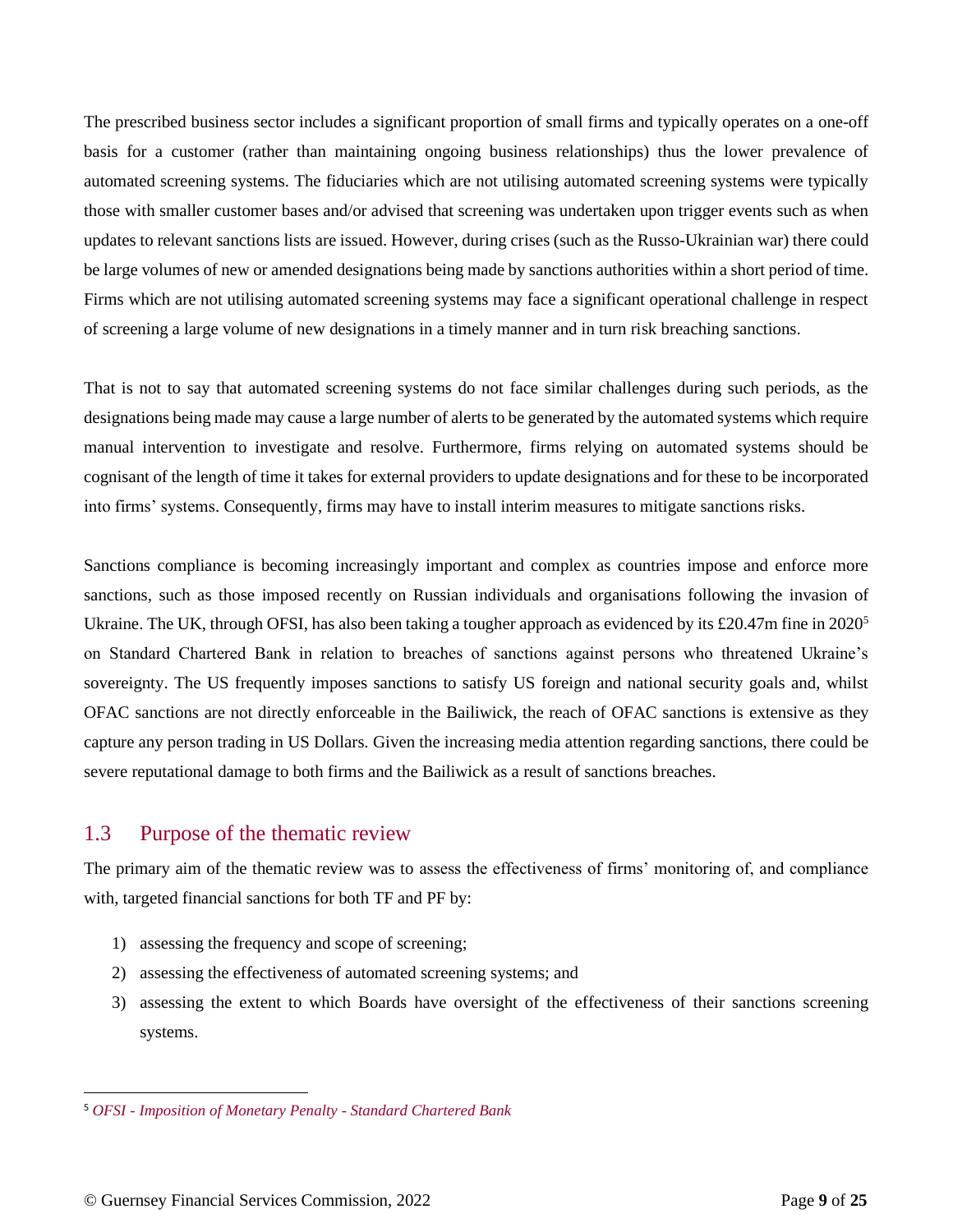#### <span id="page-9-0"></span>1.4 Scope of the thematic review

The thematic review assessed those sectors which are considered to pose the highest risk of ML and TF in line with the Bailiwick's NRA: the banking and fiduciary sectors; however it also encompassed all designated administrators of collective investment schemes and several insurers. Where appropriate, our analysis is split by sector. The thematic review was divided into three phases as follows:

#### *Phase 1 – Thematic questionnaire*

A questionnaire was issued to 175 firms, which encompassed all licensed banks, fiduciaries, designated administrators and a number of insurance firms, and sought details regarding their sanctions screening processes.

#### *Phase 2 – Onsite inspections*

Onsite inspections were undertaken to 21 firms across the sectors above, with a weighting towards banks due to their pivotal role in facilitating money transfers in and out of the Bailiwick. We gathered Board minutes, policies and procedures, and details of any testing undertaken in relation to sanctions screening. The onsite inspections comprised a meeting with representatives of the firms to discuss their sanctions governance, risk and compliance arrangements.

#### *Phase 3 – Effectiveness testing*

All firms which were selected for onsite inspections also participated in effectiveness testing in order for a more rounded assessment to be made of firms' sanctions screening processes. This testing was undertaken during a 48 hour window between 14 and 16 June 2021, in conjunction with a specialist third party, which has been used by a number of financial services regulators across the globe, to undertake testing of sanctions screening and transaction monitoring systems employed by regulated firms. Both the customer screening test and the transaction screening for the firms selected comprised 10,100 names of individuals and entities recorded in publicly available sanctions lists published by the UN, OFAC, EU and OFSI.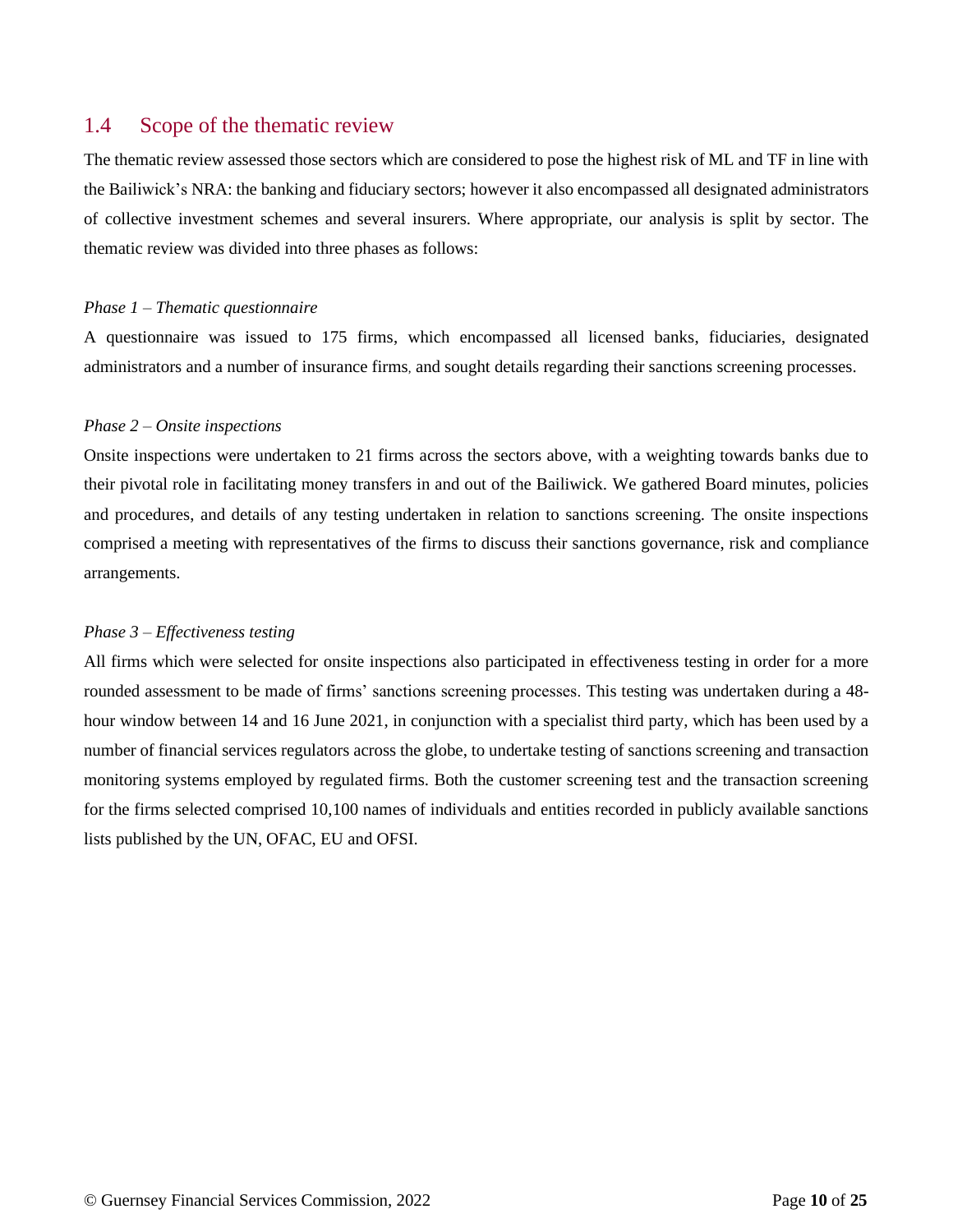## <span id="page-10-0"></span>**Section 2: Frequency and Scope of Screening**

#### <span id="page-10-1"></span>2.1 Frequency of screening customers

Naturally firms and their customers will have varying degrees of sanctions risk dependent on the nature of their customers and the frequency on which firms screen their customers should reflect their own unique level of risk. Screening frequencies set by vendors and/or Group may not be appropriate for the firm's risk profile. For example, there are certain situations where there will be a much lower risk of breaching sanctions such as the provision of a bank account to a natural person resident in the Bailiwick with no other high ML/TF risk indicators. The screening of such a customer may not need to be as frequent as a customer which is a complex legal person, holding multiple assets across the globe, and/or with politically exposed beneficial owners in jurisdictions with active sanctions regimes in place. In these latter scenarios, it would be appropriate to screen on a more frequent basis.

The thematic questionnaire asked those surveyed firms:



It was positive to note that the vast majority of firms are screening their customers on a daily basis. Screening only on a trigger basis may be appropriate for the 11% of firms shown above, but firms should be mindful that, where screening is less frequent than daily, they run the risk of not identifying sanctions connected relationships in a timely manner. As such, additional controls should be in place such as trigger event screening or manual screening when any new/updated notices are being issued.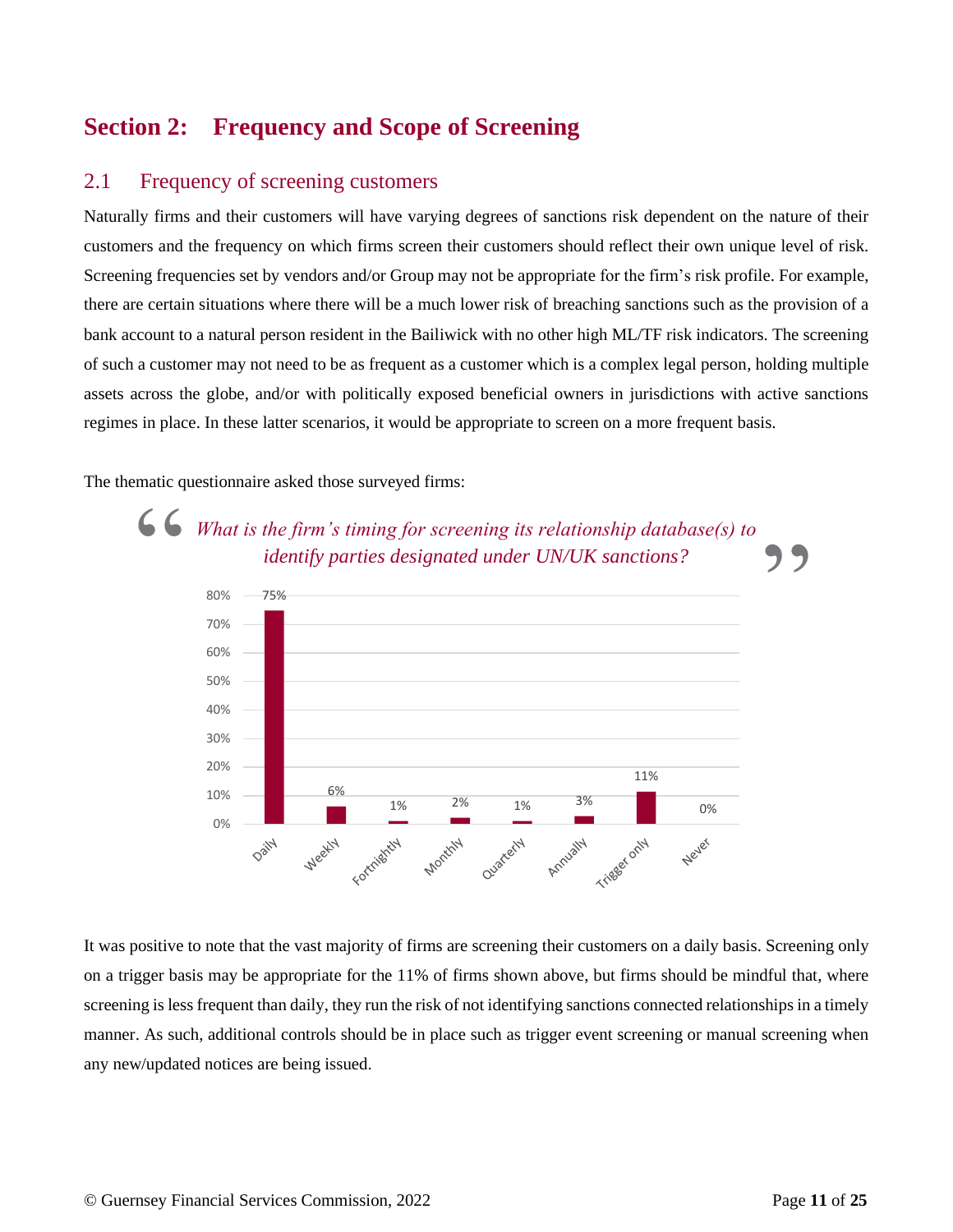#### <span id="page-11-0"></span>2.2 Parties subject to screening

#### *Customer Screening*

Chapter 12 of the Handbook requires firms to have in place appropriate and effective policies, procedures and controls to identify, in a timely manner, whether a prospective or existing customer, or any beneficial owner, key principal or other connected party, is the subject of a sanction issued by the UN, UK or the P  $\&$  R Committee.



*Categories of person screened against sanctions lists*

Almost all surveyed firms are screening customers, beneficial owners or parties otherwise involved in relationships. One firm explained that its only customer is its head office and therefore it does not screen this relationship. However, there was also a small minority of firms which advised that they were not screening beneficial owners of customers and parties otherwise involved in the relationships for reasons such as these parties not being entered into the firm's customer management system and thus did not feed into the screening system. Failure to screen all customers, beneficial owners and parties otherwise involved in the relationships, heightens the risk of firms not meeting their sanctions obligations. The Commission is engaging further with these outlier firms over their measures for complying with sanctions.

#### *Transaction Screening*

The Handbook requires firms to have in place a system and/or control to detect and block transactions connected with those natural persons, legal persons and legal arrangements designated by the Bailiwick's sanctions regime. Whilst non-banks are technically not undertaking wire transfers and are instead utilising the services of banks to enact fund transfers, these non-banks are still raising payment instructions/requests. Furthermore, where non-bank firms are making third party payments to persons that are not within the firms' customer systems, they should note that the legal requirements and the Handbook rules around sanctions apply to their firm, and they should not place reliance on another firm's systems and/or controls to detect and block sanctions connected transactions. The banks surveyed typically explained that all information within SWIFT (or similar) messages is screened including names, BICs, addresses, and references.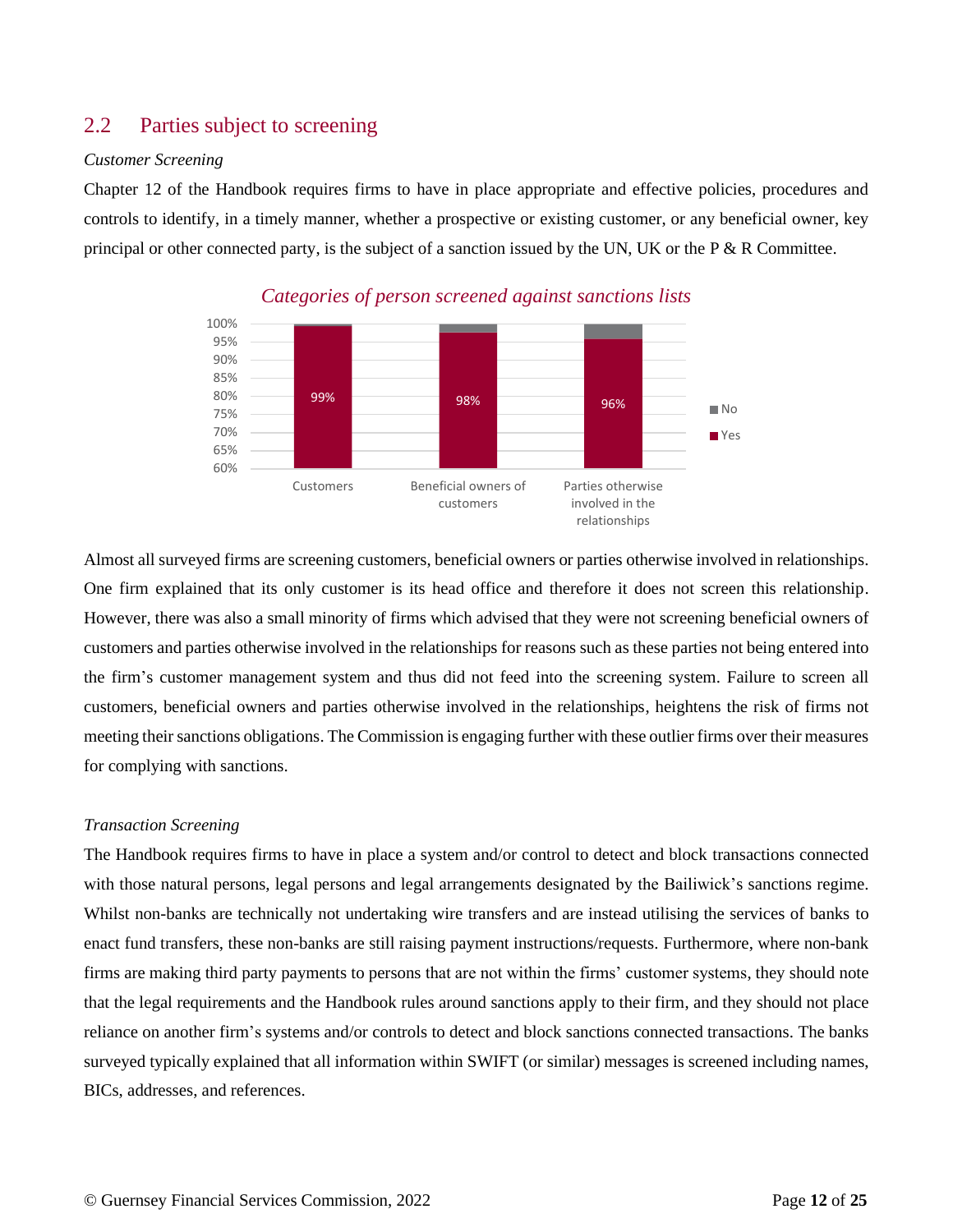## Case Study: Third party payments

One medium-sized firm (non-bank) explained how it previously did not screen third party payments and submitted a payment request to its bankers. The bankers identified sanctions connections through its automated transaction screening processes and refused the payment. Not only did this event increase the risk of a sanctions breach for both firms involved in the transaction, but it also had the potential to cause concern from the bank regarding the non-bank's control framework and risk appetite, and may have undermined the relationship between the two firms. Consequently, new controls were put in place at the non-bank to manually screen recipients of third party payments.

#### *Screening of underlying assets*

Where firms administer or manage legal persons or legal arrangements, such as holding companies or collective investment schemes, there is a risk that those legal persons/legal arrangements, or the assets thereof, become the target of sanctions. To understand how this risk is being managed, we asked fiduciary and investment firms:



## Area for improvement: Screening of underlying assets

Only 56% of the firms surveyed were screening underlying assets and some of those firms which were screening underlying assets only did so on vessels despite the imposition of sanctions not being limited to these types of assets. A number of firms stated that they would now start screening underlying assets following the thematic questionnaire being issued. One such firm indicated that it was in the process of considering screening subsidiaries active in industries with potential for sanctions exposure such as those operating in the oil/gas sectors. It is expected that firms consider whether the screening of underlying assets (including subsidiaries) for some relationships is warranted given that these could be the target of sanctions. Consideration should be given to the specific types of assets, the jurisdictions in which they are held or are operating in, and the sectors they are operating in. We are revisiting this area with the 44% of firms which are not screening underlying assets.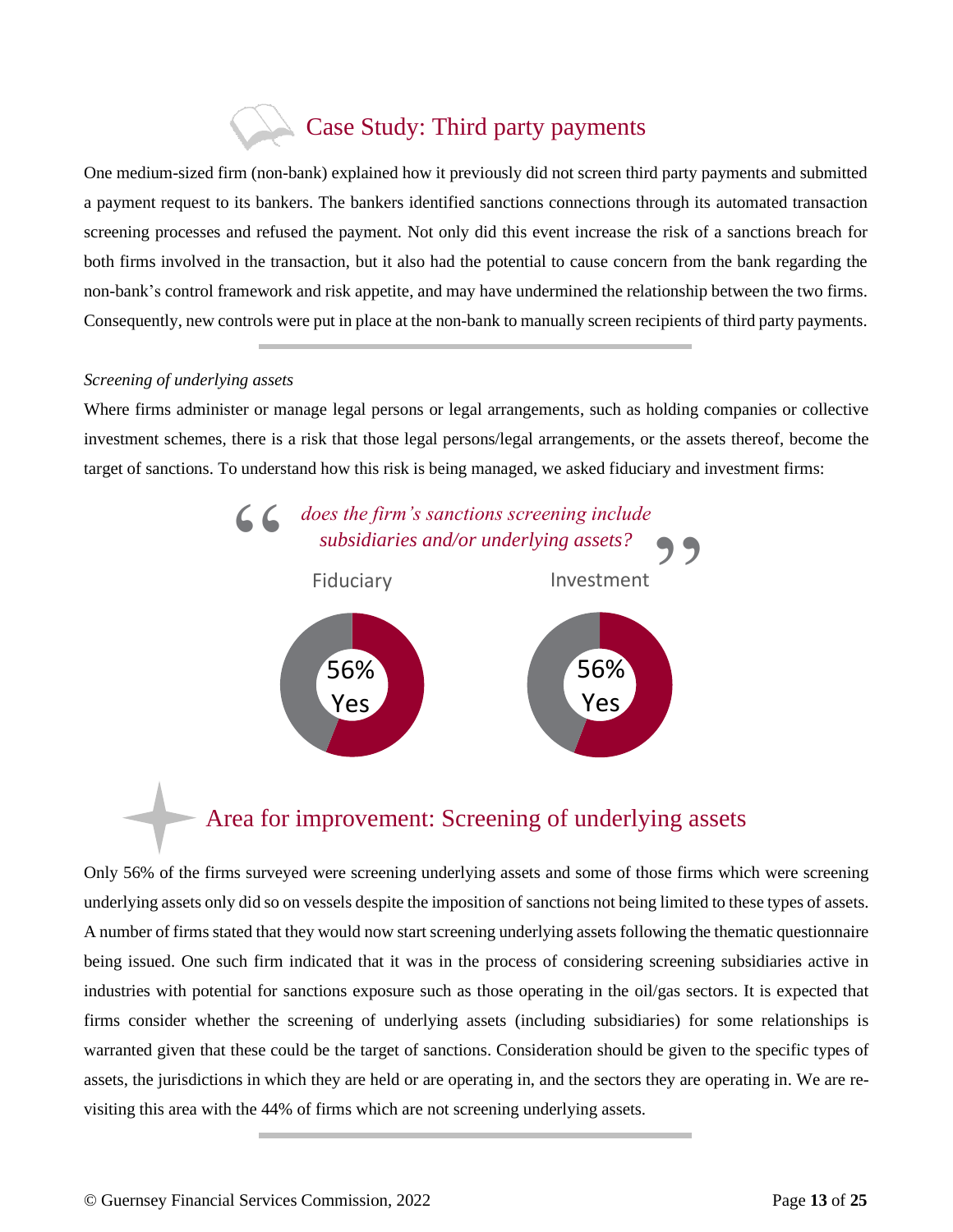## <span id="page-13-0"></span>**Section 3: Effectiveness of Automated Screening Systems**

#### <span id="page-13-1"></span>3.1 Effectiveness testing background

We utilised the services of a specialist third party to perform the effectiveness testing aspect of the thematic review. Both the customer screening test and the transaction screening test files comprised 10,100 names of individuals and entities recorded in publicly available sanctions lists published by the UN, OFAC, EU and OFSI. A small number of PEP names were included along with 'clean IDs'. The clean IDs were used to assist primarily with testing the efficiency of the screening tool as these were names not on sanctions/PEP lists and were not expected to generate alerts.

Half of the names within the test files were names exactly as detailed within the relevant sanctions list i.e. unmanipulated (control) data, with the other half being names on these lists which have been manipulated to test the extent of the fuzzy matching capabilities of screening systems employed by firms. The manipulated names were created by applying one algorithmic manipulation to an original name, such as removing one character of a name or swapping characters within the name. These manipulations are designed to represent typical data quality issues that any firm would normally face and also used as examples where customers may purposely submit false/altered names to circumvent sanctions. It was stressed to firms that that all production environment rules, settings and lists were to be used as normal in order to establish a true picture of business-as-usual system performance. Whilst the format of the test data file varied from one firm to another, all firms received exactly the same set of names so that comparative results could be produced.

#### <span id="page-13-2"></span>3.2 Test results



#### **Control data test results**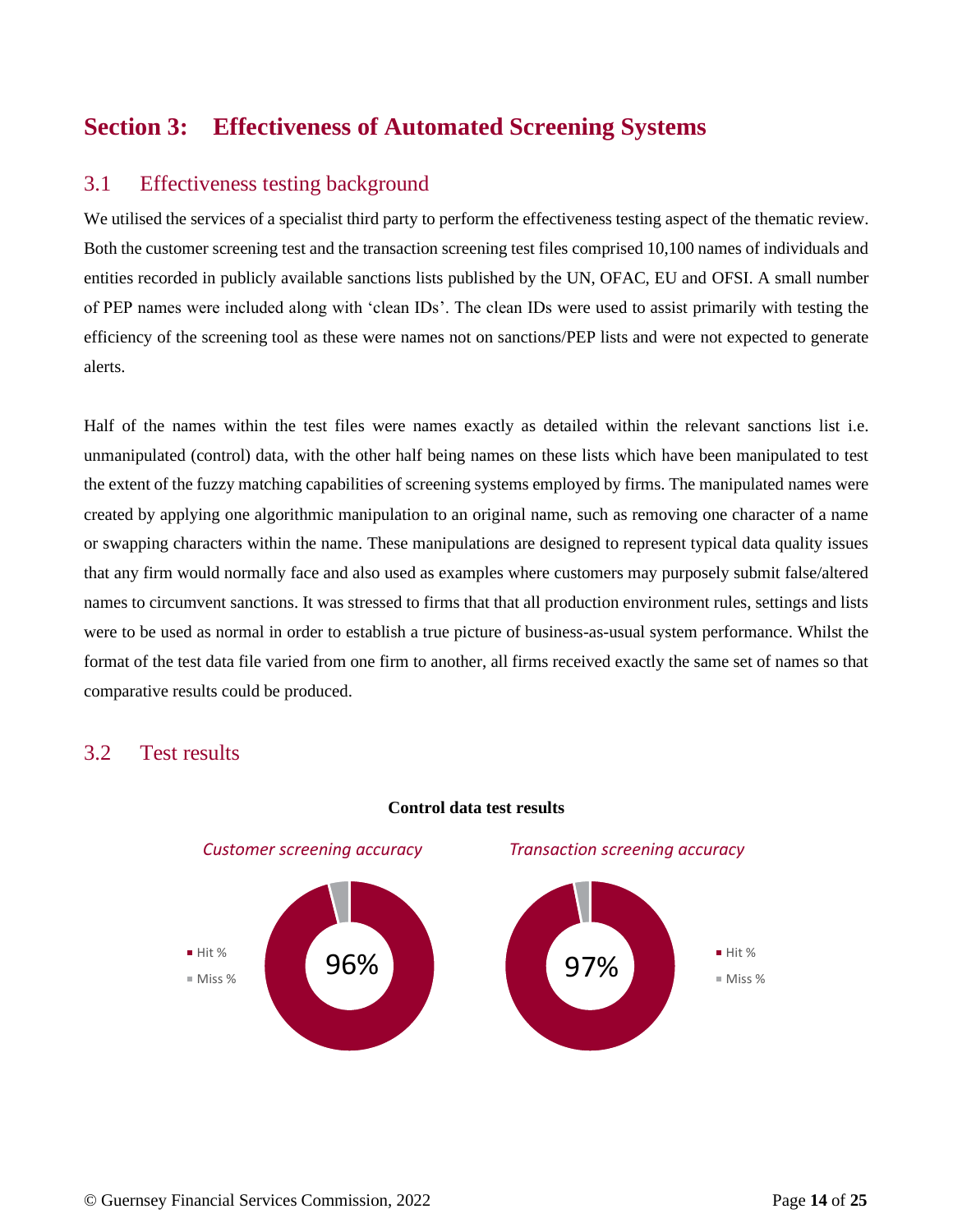Firms broadly performed well in the control data test, with the median scores across all firms tested being **96.25%** accuracy for customer screening and **96.90%** accuracy for transaction screening. These percentages represent the proportion of names within the test data for which firms generated a 'hit'. Median scores have been used as this is more representative than the 'mean' scores due to a minority of poor performing outliers that disproportionately affected the overall results and/or which had configuration/operational issues.



The median scores for the manipulated data test were **84.48%** and **93.89%**. These results are expectedly lower than the control data test as the data manipulations intentionally affect the accuracy of the automated screening system.

It was encouraging to note that all firms investigated the results post-testing and provided rationale for the 'misses' encountered, with those firms with poorer test results able to largely explain the causes. Some firms explained that their results were affected by its system not being configured to screen 'weak' aliases of names sourced from OFAC lists in line with the Wolfsberg Group guidance<sup>6</sup>, and that domestic transactions are not screened due to being captured within customer screening of the remitting bank and of the recipient bank, given that they are subject to the same screening requirements.

Whilst the effectiveness testing results were largely positive, areas for improvement were identified. Many firms expressed that the effectiveness testing highlighted areas where improvements could be made to the matching capabilities and/or the efficiency of the screening system. A small number of firms performed particularly poorly and require material improvements to be made to their systems to match the effectiveness levels of their peers, although it should be noted that automated screening systems are not the only control in place at these firms.

<sup>6</sup> *[the Wolfsberg Group Guidance on Sanctions Screening -](https://www.wolfsberg-principles.com/sites/default/files/wb/pdfs/Wolfsberg%20Guidance%20on%20Sanctions%20Screening.pdf) 2019*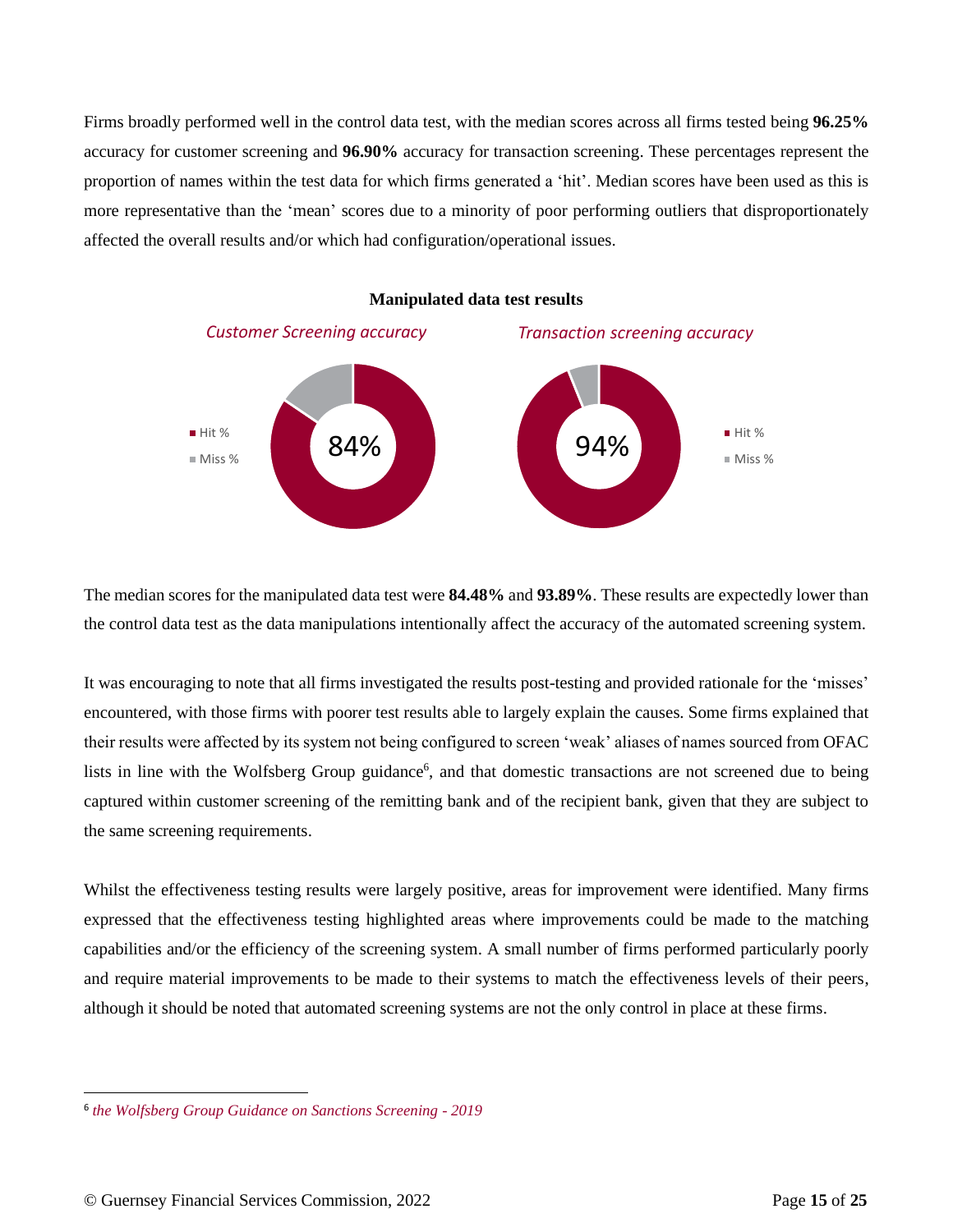There were a range of screening systems utilised by the firms, some in-house/Group developed, and some provided by external vendors. We found that the system used was largely irrelevant; the more pertinent point was the way the system had been implemented, maintained and overseen. There were some firms which clearly invested significant time and resource into their screening systems, the related processes and governance arrangements. Conversely, there were examples where this was not the case and screening was less of a consideration.

## Case Study: Under-investment in systems

One firm explained how its in-house screening systems were built 10 years ago and had remained largely unchanged since implementation. This firm performed poorly in the effectiveness testing and has since initiated a project to review and potentially replace the current screening system utilised by the whole Group. As an interim solution, the firm undertook an additional ad-hoc screen of its data through bulk upload of names to a screening platform, and will continue to do so on a periodic basis until the new system is in place.

No actual sanctions breaches were found through the above, however under-investment in the ongoing review, maintenance and testing of the systems implemented to mitigate risks may result in these controls being ineffective. It is critical that firms keep such systems up-to-date to ensure they are functioning appropriately and effectively.

#### <span id="page-15-0"></span>3.3 Data integrity

It was highlighted during the testing process that a number of firms' customer screening systems require customer data and sanctions list data to be in a specific format and structure in order for the screening matching system to function properly. In these cases, if firms do not have controls in place to ensure their records are formatted correctly, there is a risk that records will not be screened appropriately within the automated process.

A common solution to prevent this was through hard controls within firms' customer records systems to limit the types of data that can be input into fields (e.g. mandating that all records have at least a first name and a last name entered) and users being required to select from pre-defined values for fields such as nationality and residence. One firm has ensured it has confidence all relevant records have been screened through an automated report being generated of any records failing to load into the screening system. These records are investigated by staff, with any data issues resolved and then re-screened.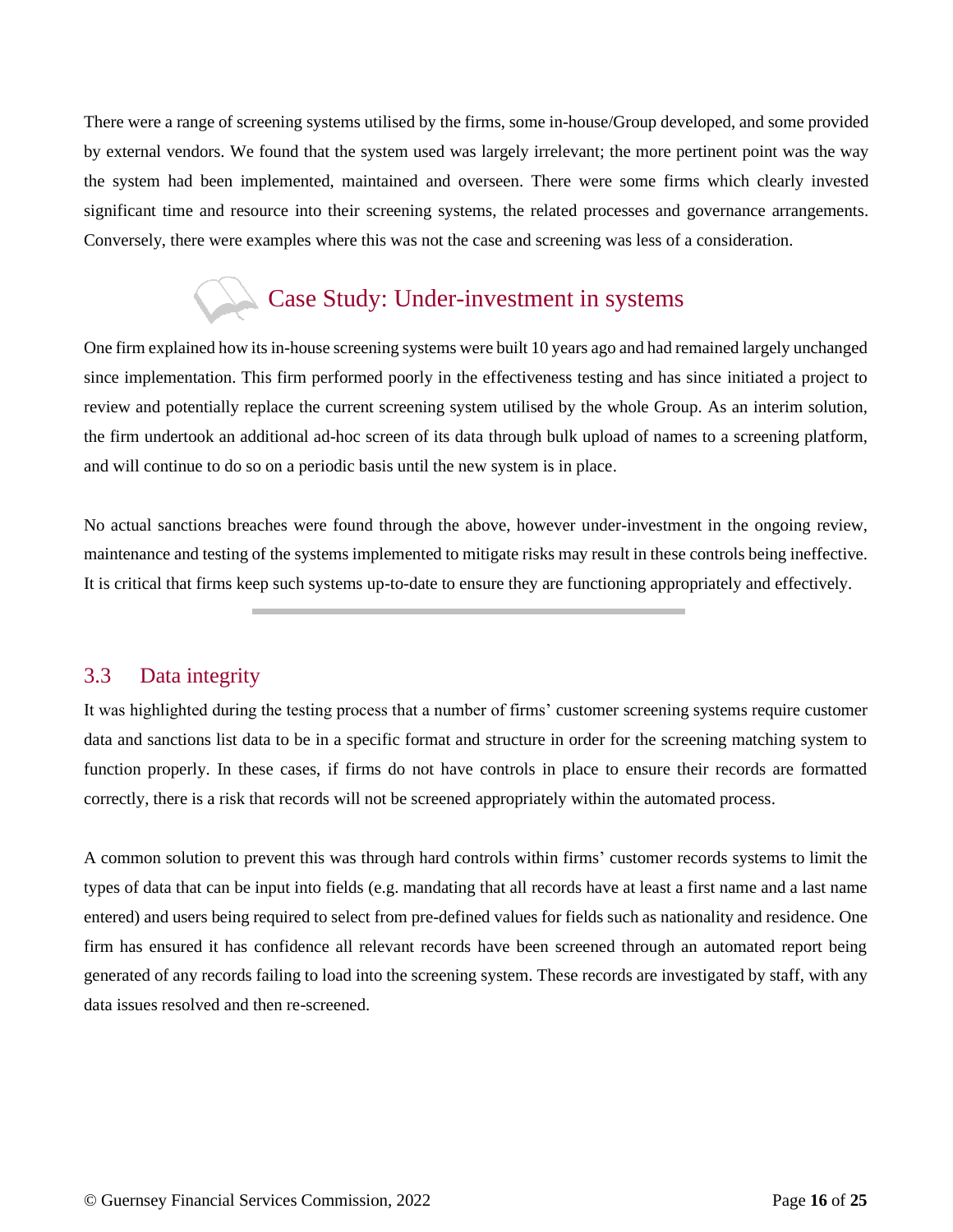#### <span id="page-16-0"></span>3.4 Screening system efficiency

The primary goal of the testing undertaken was to assess the effectiveness of the screening systems employed however it also covered the efficiency of the screening systems through assessing the number of returns the system generated. Most firms produced similar volumes of returns from the testing however some firms generated a much larger number of returns.

In this respect, some firms may be more conservative and content with a larger volume of alerts per name being generated as this 'wider net' may capture more true matches. That said, as mentioned earlier in this report, periods of increased sanctions activity may produce large volumes of alerts and firms should bear in mind when tuning their systems their capacity to investigate and resolve these alerts in a timely manner.

Conversely, some firms may not be so risk averse and are satisfied with tuning the system to reduce the level of 'noise' generated. In this regard, when tuning the system, firms should be alive to the risk of over tuning the system to the point that matching criteria is so narrow that it misses true matches and, ultimately, risk breaching sanctions.

## Area for improvement: Efficiency and Effectiveness

We found some firms included automated rules to discount potential matches in order to reduce the level of alerts requiring manual intervention. A typical example of this was automatically discounting potential matches due to the date of birth differing by more than a few years. Where firms are utilising such rules, they should be cognisant that dates of birth, as with other pieces of information, may have data quality issues (e.g. characters being switched around or entered incorrectly) which may impact the accuracy of the screening system. Furthermore, the data provided by sanction authorities may not always be fully complete at the outset and may be updated with additional information which could impact the accuracy of screening using such rules.

Ultimately, there is a balance to strike between efficiency and effectiveness and this will be informed by each firm's own risk appetite and operational capacity. Tuning the system to be efficient is a necessary aspect of operating automated screening systems, however firms should ensure they give adequate consideration as to whether the automatic discounting rules being used are appropriate.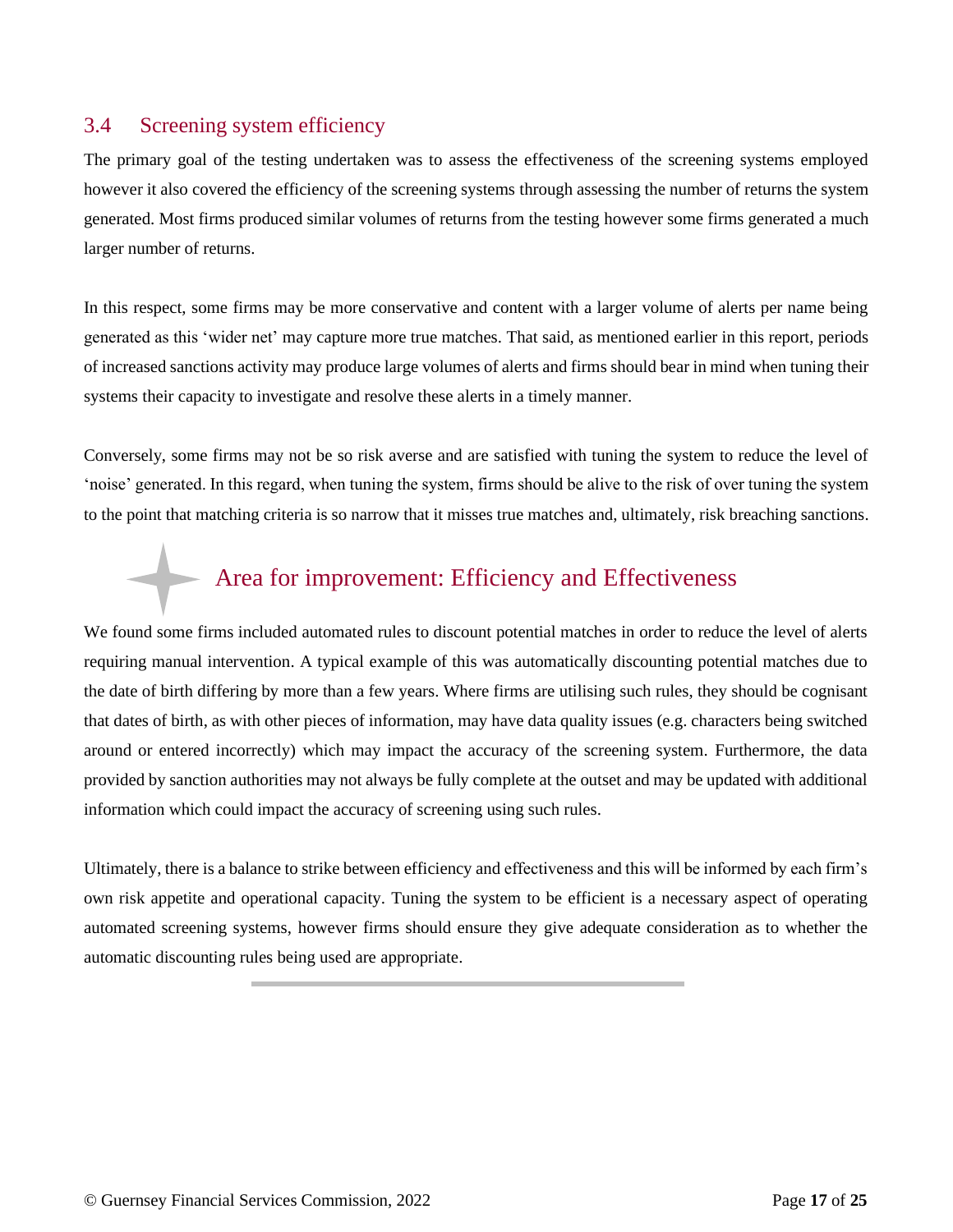## <span id="page-17-0"></span>**Section 4: Oversight of Sanctions Screening Systems**

#### <span id="page-17-1"></span>4.1 Board understanding and consideration of sanctions risk

Sanctions risk should be captured as part of firms' ML and TF business risk assessments, however we found that the understanding and consideration of sanctions risk amongst Boards/senior management was varied. Statements given such as 'we have no appetite to breach sanctions' are not meaningful and do not express the firm's risk appetite or controls appropriately. Rather Boards should be alive to how the firm's customers, products and services may be impacted by sanctions and what controls are in place to mitigate sanctions risk.

## Good Practice: Consideration of sanctions risk

Good practice was seen in one non-bank firm which appeared to have considered its sanctions risk in depth and had a member of the local compliance team tasked with being the firm's subject matter expert for sanctions. This firm was able to discuss the different types of funds it administered and how the sanctions risks differed between them. Examples included funds investing into the energy sector being at more risk of sanctions, and investments to and from jurisdictions with active sanctions regimes being subject to additional scrutiny.

## Area for improvement: Understanding and mitigating sanctions risk

During discussions it became apparent that only a few Boards were able to provide good detail of the types of customers and areas of its business that are more exposed to sanctions. It was often explained that customer level sanctions risk was considered as part of jurisdictional risk. Assessing sanctions risk solely from a jurisdictional risk perspective is not sufficient. Firms should ensure they have considered sanctions risk appropriately at a customer level as sanctions risk is a relevant risk factor which requires inclusion within ML/TF risk assessments. Specifically, firms should also be assessing the sanctions risk exposure of the products/services provided to the customer and to the type of customer it is providing these to. Customers with relevant connections to jurisdictions with active sanctions regimes in place or customers which are active trading companies dealing in dual use goods and/or providing services in sanctioned countries have an increased sanctions risk exposure.

When assessing residual risk, firms should also take into account the firm's controls. Effective sanctions screening is only one part of a firm managing its sanctions risks, firms also need to understand what TF and PF threats their business is exposed to, and instil adequate controls in respect of: (i) the identification and verification of customers, and their ultimate beneficial owner(s), (ii) understand where their customers' source of funds and wealth originate from and (iii) perform ongoing monitoring of transactions and activity, to mitigate these risks fully.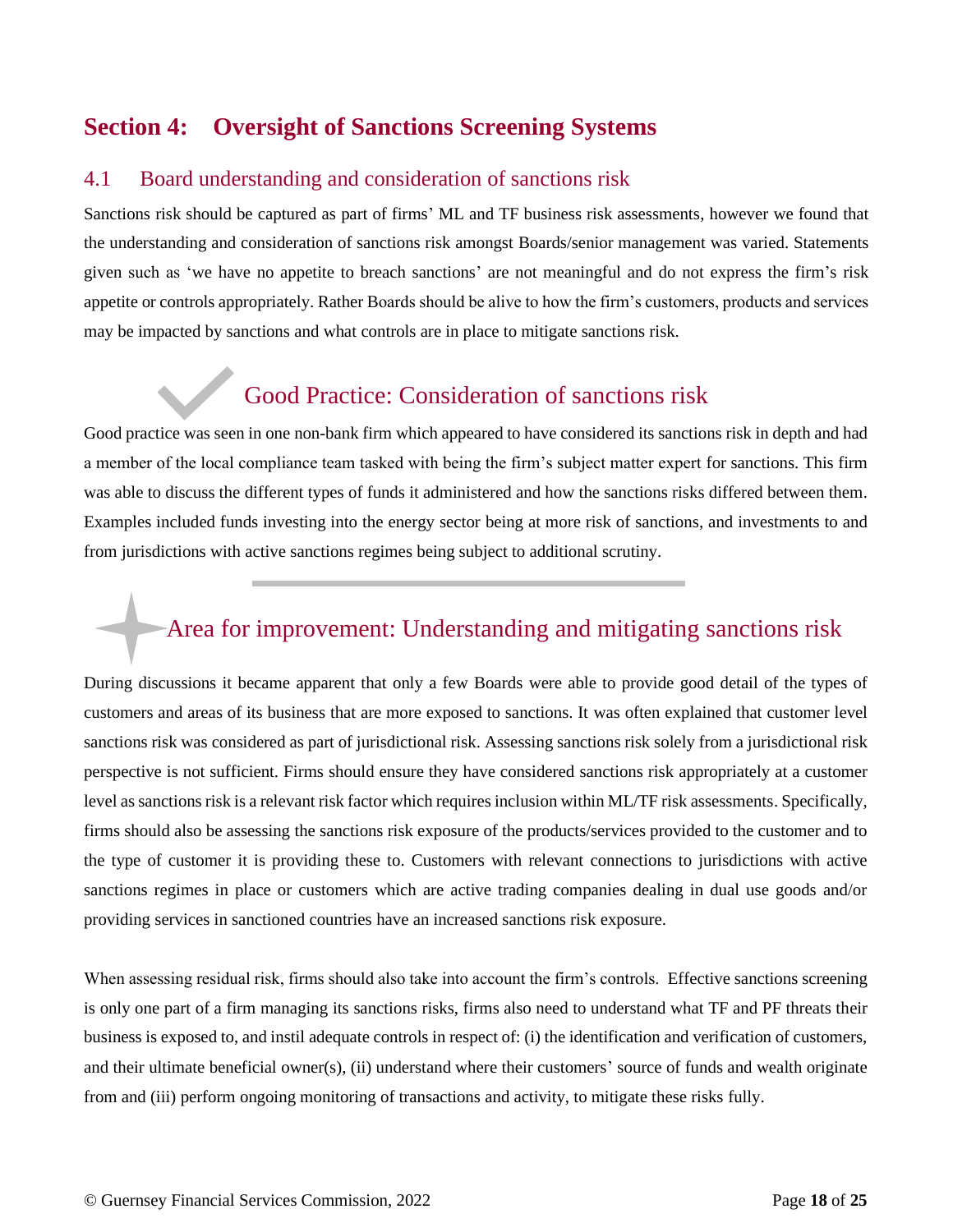#### <span id="page-18-0"></span>4.2 Sanctions screening policies and procedures

It was positive to note that the policies and procedures provided by most firms had plentiful information about how to investigate and discount alerts generated by the screening systems, what the timeframe for investigating alerts was, and at which points alerts should be escalated for further consideration by compliance and/or the Board.

## Area for improvement: Screening policies and procedures

Whilst policies and procedures included details on resolving alerts, there were firms with policies and procedures that were lacking in basic detail of the screening process. Firms should ask themselves whether the policies and procedures cover the following:



Given that failures in the system will result in a failure to generate alerts, appropriate documentation and governance around this process is critical. Procedures should also include details of contingency plans for systemic failures in the process, including whether there are back-up systems or processes to use until the system is operational again, and what service level agreements there are with external vendors, Group or otherwise to investigate issues.

## Case Study: Oversight of systems

One firm participating in the thematic review has thousands of business relationships spanning a broad range of jurisdictions, including those deemed to pose a higher risk of ML/TF and those with active sanctions regimes in place. This firm has previously changed the automated screening tool being utilised and has multiple systems (some of which are legacy) storing data on customers and other relevant parties. The firm therefore has multiple sets of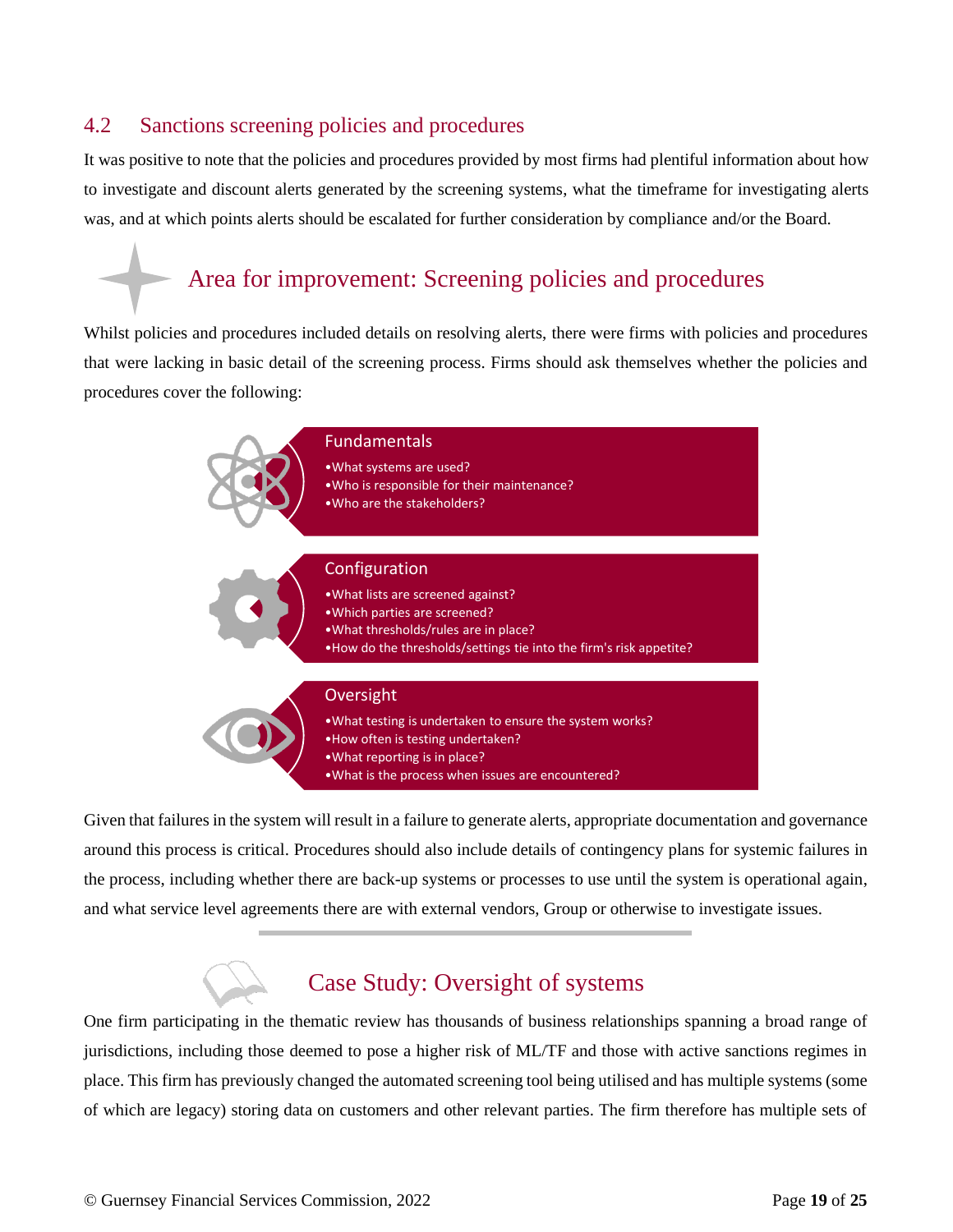data it must arrange to be screened by the screening system and has, on a number of occasions, identified that groups of names have failed to load into the screening system. In one instance this resulted in over 10,000 names not being screened for over 2 years. Once identified, the firm re-screened the names and no sanctions breaches were found, however it was noted that this firm did not have a control in place to ensure that all required names were successfully loaded into the screening system.

## Area for improvement: Understanding systems

Firms should ensure that they understand and have documentation that clearly evidences the interaction between their customer data systems and screening systems. Firms should be able to answer the following:



Ongoing monitoring and testing that each sanctions screening system is configured appropriately will mitigate the risk of the firm being unaware its systems are failing to screen relevant parties for an extended period of time.

#### <span id="page-19-0"></span>4.3 Testing of sanctions screening systems

The Handbook requires firms to ensure that their compliance monitoring arrangements include an assessment of the effectiveness of the firm's sanctions controls and their compliance with the Bailiwick's sanctions regime. The consequences of breaching sanctions can be severe and, as such, it is of paramount importance that the Board has confidence that its screening systems and related processes are effective and, as with other financial crime controls, this confidence can be assisted through testing.

It was particularly disappointing to hear some views on testing such as the sanctions screening system generating alerts being proof that the system is working effectively. Systems may be generating alerts but this does not necessarily mean it is generating all alerts that the firm expects nor whether there are any names being omitted from screening in the first place.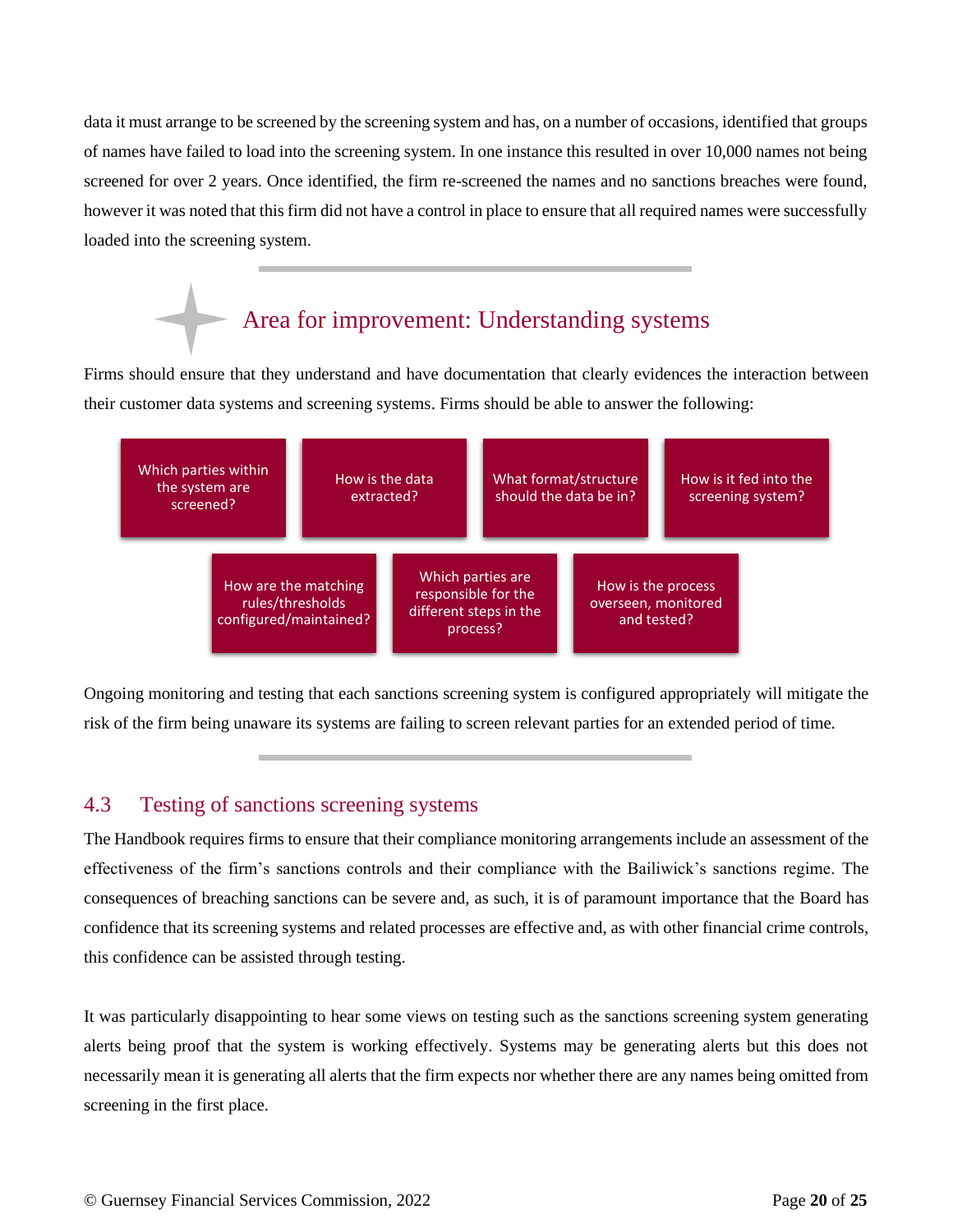The area of sanctions screening systems is specialist and it is not suggested that Boards have intricate knowledge of all aspects of every system involved however, understanding the fundamentals of the systems and processes so that risks can be identified and mitigated *is* expected. Boards could ask the following questions of themselves during an assessment of the sanctions screening process:

| Are we confident    | Does the system   | Are the fuzzy logic |
|---------------------|-------------------|---------------------|
| that all relevant   | generate an alert | rules effective in  |
| data is being       | when a sanctioned | generating alerts   |
| screened?           | name is screened? | for close matches?  |
| Are the fuzzy logic | Are the levels of | Are the alerts      |
| rules and threshold | alerts generated  | generated being     |
| settings            | within operable   | investigated        |
| documented?         | levels?           | appropriately?      |

Where the response to any of these questions is 'No', Boards should consider developing their understanding, documentation, and testing regarding the sanctions screening systems.

## Area for improvement: Outsourced functions

We saw in some instances a heavy reliance on Group or external vendors in that there were assumptions of confidence in the system as it was being maintained by a Group centre of excellence or because the system was provided by a specialist external vendor. Despite these Group/external parties having expertise in this area, where there are Group managed or externally developed systems, or where screening is outsourced, the local firms should still be testing the systems themselves or being provided with sufficient detail to be assured that the system is being tested and is working effectively.

Furthermore, the onboarding process undertaken as part of the effectiveness testing highlighted that for some of the larger firms which are part of a Group, there were varying degrees of local understanding regarding who was responsible within the Group for the different aspects of the end-to-end screening process. Whilst our testing in this format may have been new to some firms, and thus required additional input from Group, some firms were not able to readily access the Group function responsible for the screening process and required deadline extensions in order to perform the effectiveness testing.

Given the legal onus to apply sanctions is on the locally licensed firm, firms should be able to quickly identify those individuals with the Group which are responsible for investigating and resolving issues. Firms should have readily available documentation detailing the various stakeholders and individuals/departments which are involved in the end-to-end sanctions screening process.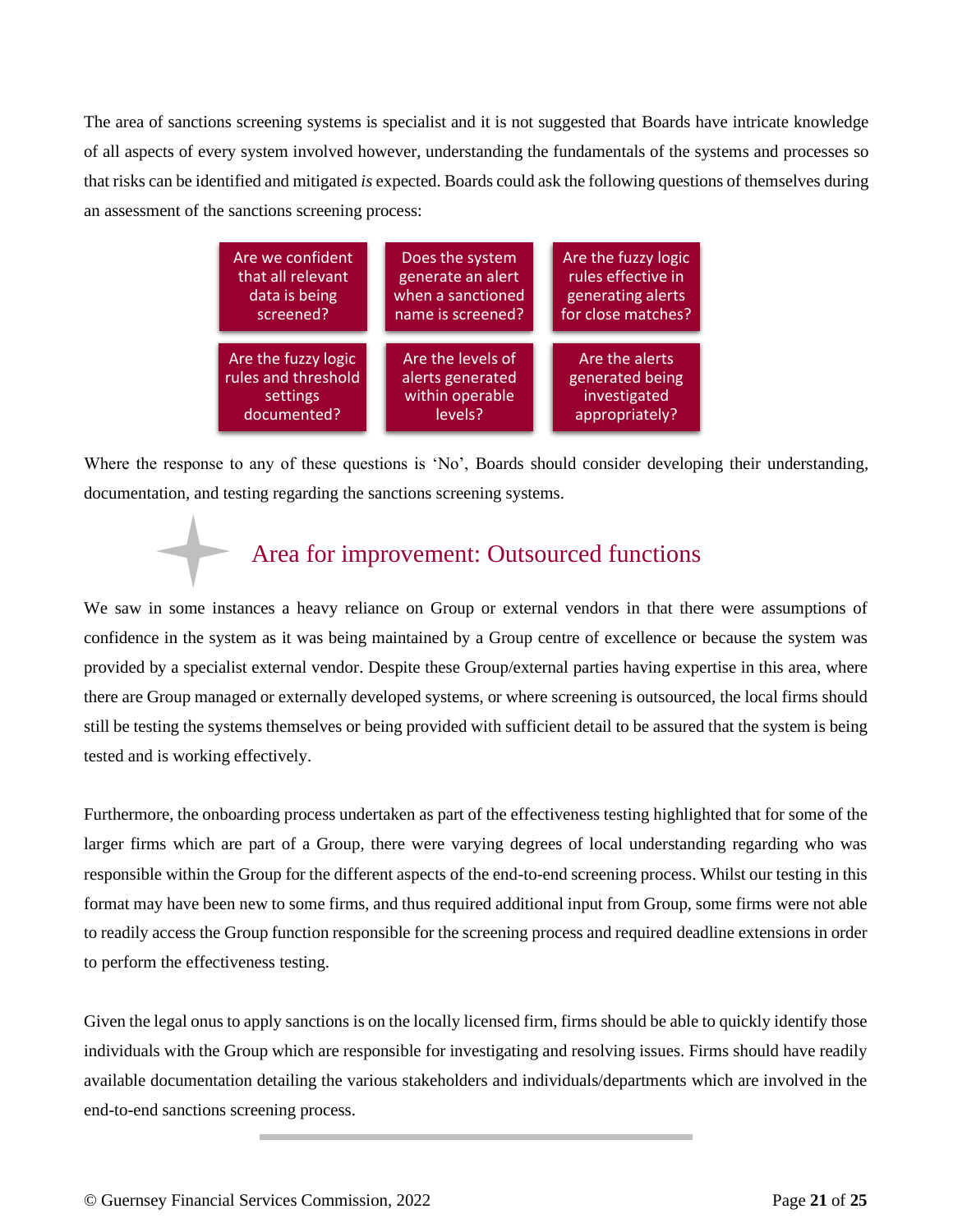## Good Practice: Oversight of Group processes

We also saw good practice from a small number of firms in respect of oversight of third parties where these firms' local compliance teams visited the Group office/team to review and discuss the sanctions screening processes – both the technical aspects as well as the processes for reviewing and discounting alerts. This is a good example of how the local firm has ensured it is aware of how the system is working and is comfortable with the processes, despite them being Group driven and owned.





It was encouraging to see a high proportion of firms across all sectors testing the effectiveness of their screening systems through the CMP.

# Area for improvement: Compliance monitoring

Whilst testing is undertaken as part of the CMP, the testing we saw commonly focussed on testing the rationales and timeframes for discounting alerts, which is only one element of the whole screening process. To ensure the system is indeed effective and functioning as expected, testing that the system is appropriately generating alerts in the first place is required. The testing should represent a test of the business-as-usual process of automated screening, which will likely include the interfacing of multiple systems and the transmission of data. Furthermore, firms should also be testing the different types of records/entities held within its system (i.e. natural persons, entities, vessels, aircraft, stocks/shares) to ensure each type of record/entity is feeding into the automated screening system.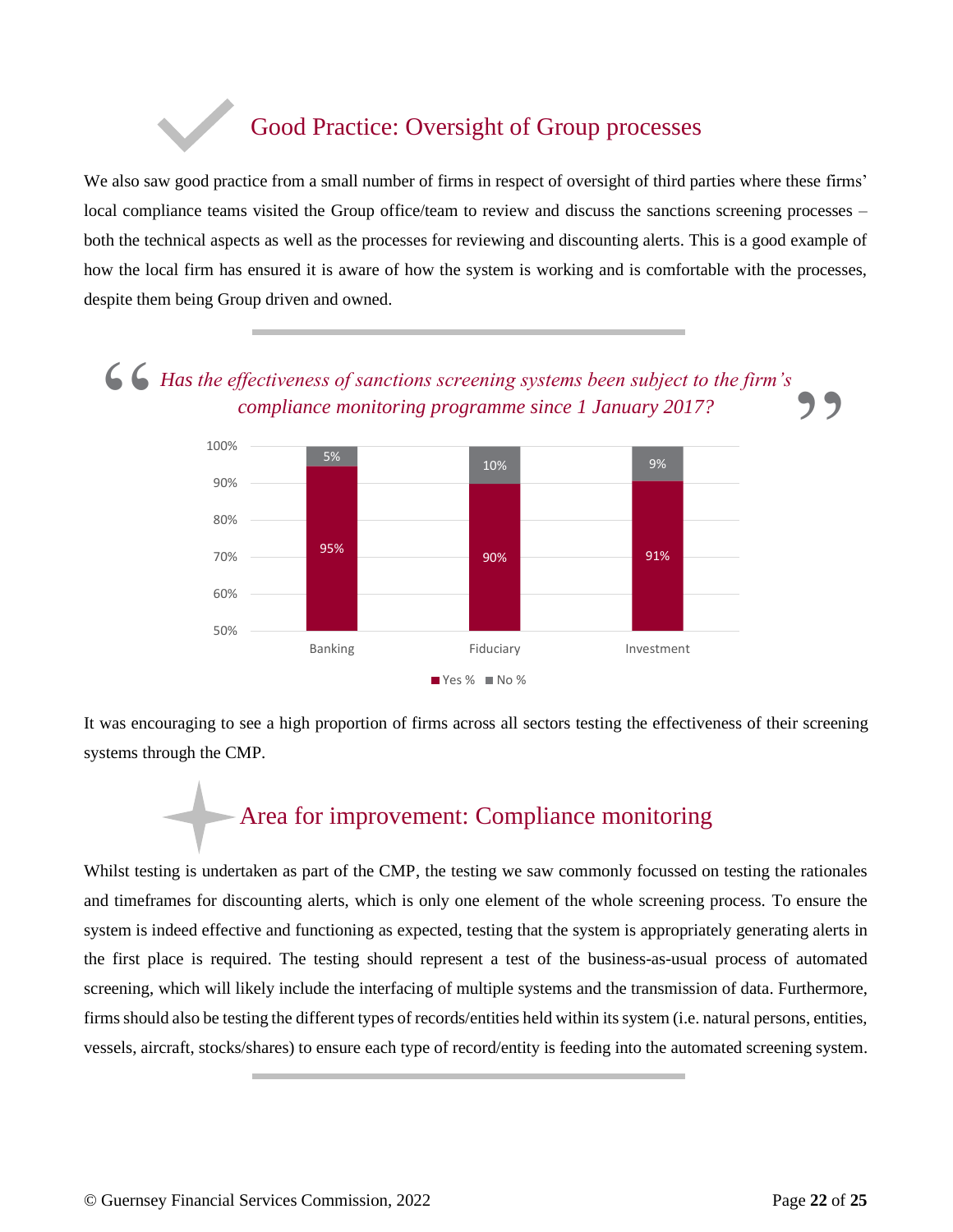# *Has the effectiveness of screening systems been subject to the firm's internal audit processes since 1 January 2017?* 66 Has the effectiveness of screening systems been subject to the firm's<br>internal audit processes since 1 January 2017?



**63%** of firms with an internal audit function have had the effectiveness of their screening systems reviewed and the details given indicated that a wide range of issues have been identified by internal audit across these firms. Given that the automated screening systems are a key control in mitigating sanctions risk, the systems utilised should be part of the AML/CFT internal audit remit and periodically captured as part of internal audits. Those firms with internal audit functions which have not tested the effectiveness of the sanctions screening systems should give consideration to this when agreeing the scope of future internal audits.

## Good Practice: Testing by external parties

It was positive to see some firms utilising external third parties to test and assist with ongoing tuning of screening systems. There were instances where performance benchmarking was undertaken to inform the firm of its performance compared with its peers. Unsurprisingly, these firms performed strongly in the thematic review effectiveness testing and these firms could explain in detail why any test entries did not 'hit'.

#### <span id="page-22-0"></span>4.4 Implementation of screening systems

When implementing an automated sanctions screening tool, firms should be performing due diligence on the vendor and undertaking a risk assessment of the tool before implementing it to ensure it will meet expectations. As part of its engagement with a prospective vendor, information should be sought regarding:

The data content/structure requirements

How the system works in practice The limitations of the system

Any assurance testing undertaken by the vendor

The level of ongoing maintenance & support provided

The level of data and reporting that can be extracted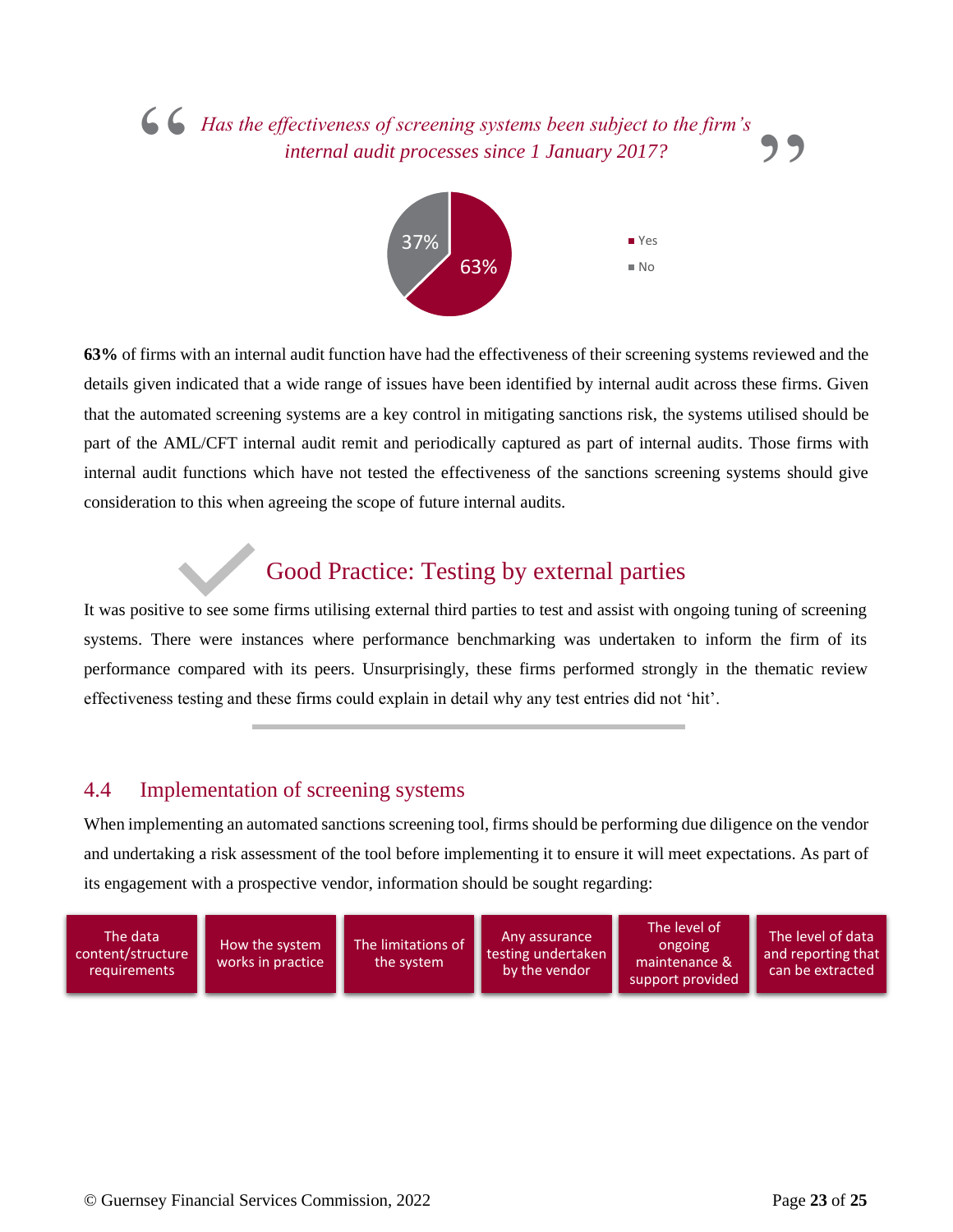## Good Practice: Implementing new screening systems

Examples of good practice were noted at two firms that had recently implemented new sanctions screening systems. Both firms ran the incumbent system concurrently with the replacement system for a period of time to ensure the replacement system was performing to expectations. Furthermore, one of these firms used the lowest percentage thresholds (most cautious approach) for matching as it was not as familiar with the new system, with these settings to be reviewed as part of ongoing monitoring and tuning.

# Case Study: Board involvement in implementation of sanctions screening systems

Conversely, the process taken by one firm to change its sanctions screening system provider was undertaken largely via email sent by the compliance function to the Board. Whilst a brief overview of the new system was included (including any cost savings through switching provider), it did not include sufficient details as to how Compliance was satisfied that the new system was appropriate nor what governance arrangements would be in place for the new system. There was mention that policies and procedures would need to be updated but there was no explanation of the expected differences nor details of the due diligence undertaken on the proposed vendor, which parties were responsible for the implementation of new system, nor what reporting would be provided during implementation and on an ongoing basis. Furthermore, there was limited discussion or challenge seen regarding the change.

#### <span id="page-23-0"></span>4.5 Ongoing monitoring of screening systems

There were many examples of firms reporting appropriate statistics to the Board and relevant committees, including:

| how many hits<br>were generated<br>during the period | how many hits are<br>outstanding and<br>awaiting<br>resolution | average time to<br>investigate hits | how many true<br>matches | how many false<br>positives | any records failing<br>to load into<br>screening system |
|------------------------------------------------------|----------------------------------------------------------------|-------------------------------------|--------------------------|-----------------------------|---------------------------------------------------------|
|------------------------------------------------------|----------------------------------------------------------------|-------------------------------------|--------------------------|-----------------------------|---------------------------------------------------------|

What was also often seen in periodic Board reporting was cut and paste excerpts from the Commission's website detailing that a sanctions list was updated. Reporting of this information should be tailored to be relevant to the firm. If sanctions notices are issued regarding jurisdictions which the firm has customers with connections, some commentary around what this means to the firm would serve better than simply transposing the notification.